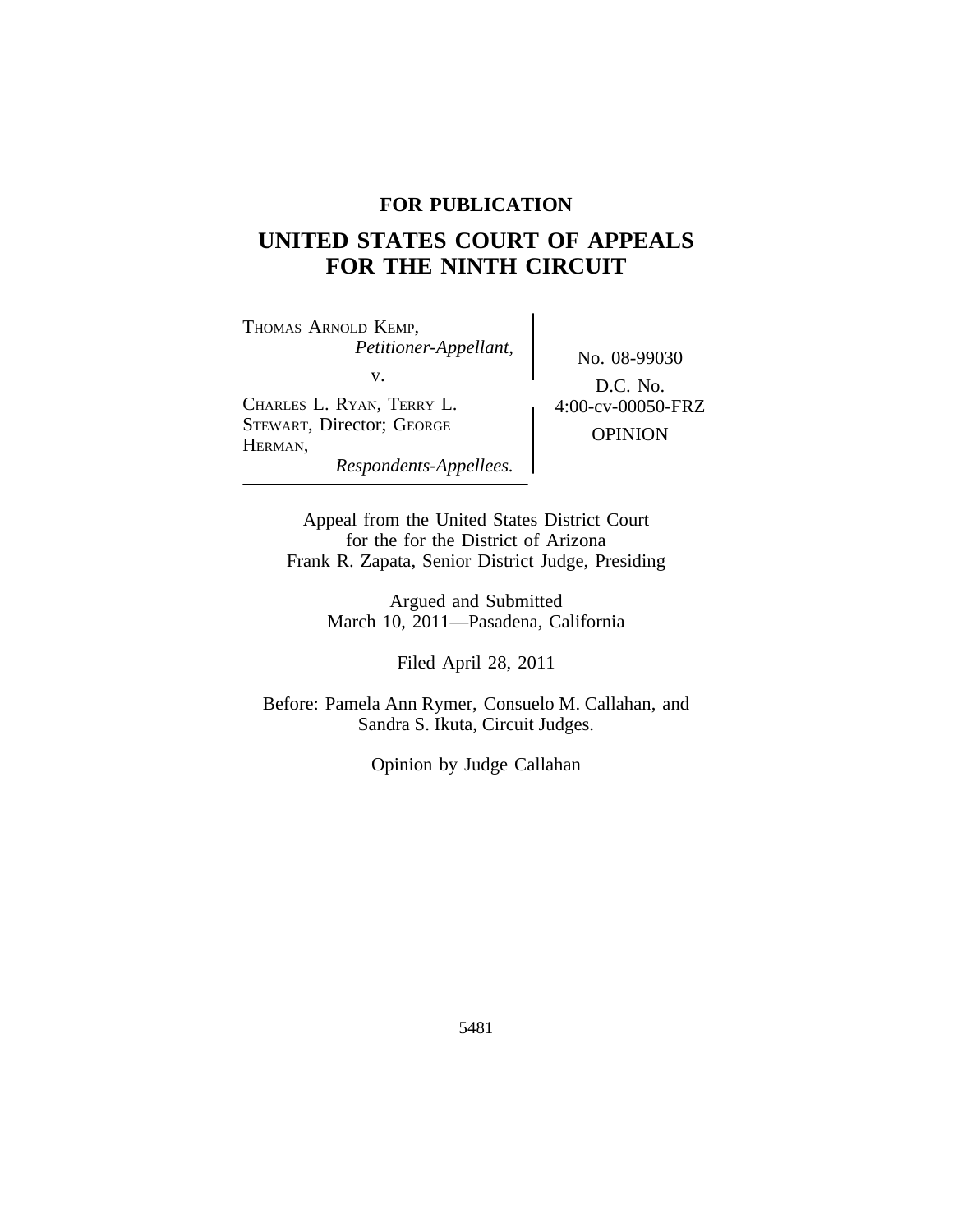## **COUNSEL**

Jon M. Sands, Federal Public Defender, Timothy M. Gabrielsen (argued), and Sylvia J. Lett, Assistant Federal Public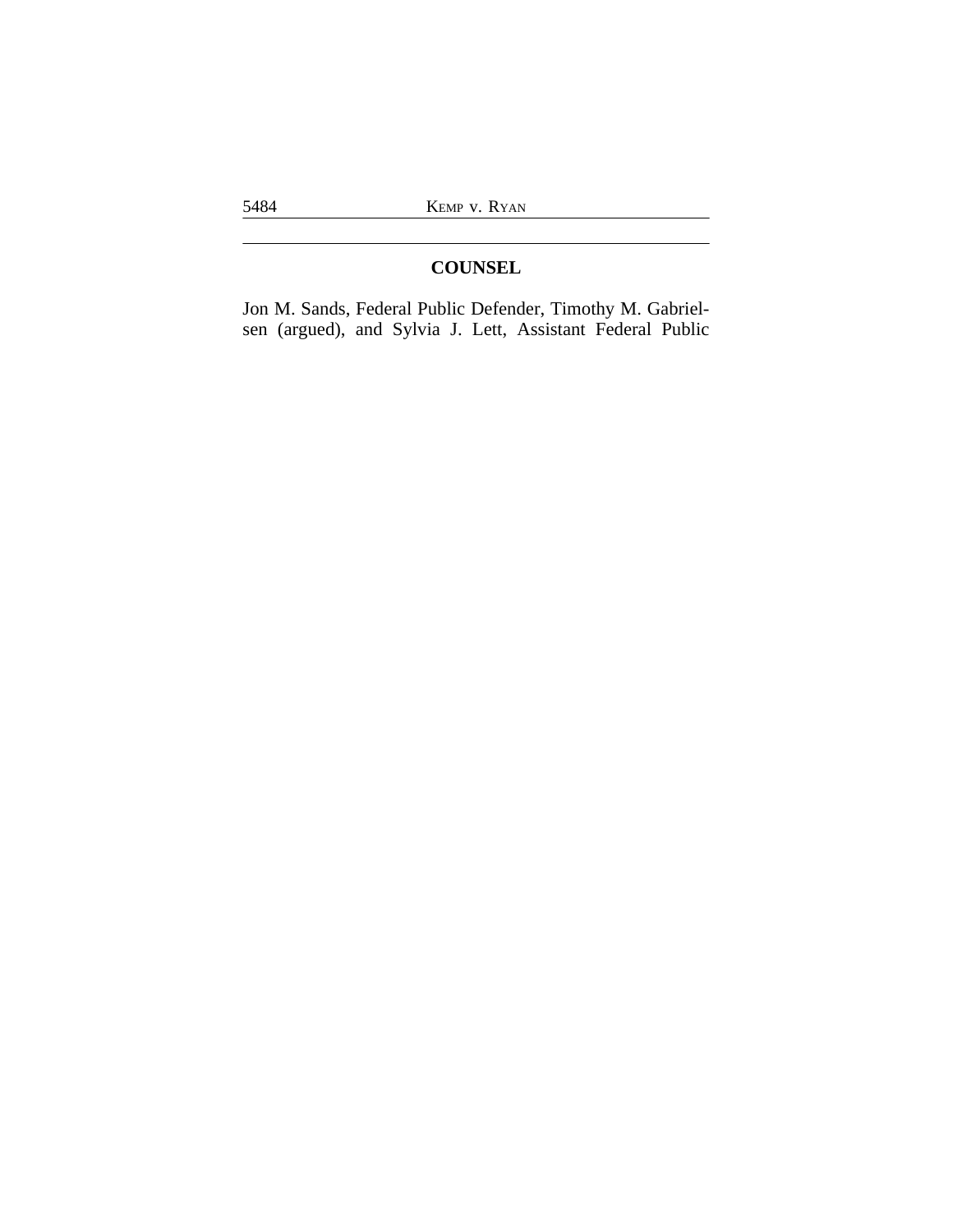KEMP V. RYAN 5485

Defenders, of Tucson, Arizona, for petitioner-appellant Thomas Arnold Kemp.

Terry Goddard, Arizona Attorney General, Kent Cattani (argued), Chief Counsel Criminal Appeals, and Donna J. Lam, Assistant Attorney General of Tucson, Arizona, for respondents-appellees Charles L. Ryan, et al.

#### **OPINION**

#### CALLAHAN, Circuit Judge:

Thomas Arnold Kemp raises three issues in his appeal from the district court's denial of his habeas petition seeking relief from his state conviction for felony first-degree murder, armed robbery and kidnaping and from his capital sentence. First, Kemp asserts that his rights to be free from compelled self-incrimination and to counsel under the Fifth, Sixth, and Fourteenth Amendments were violated when correctional officers asked him questions and his incriminating statements were admitted at trial. Kemp also argues that the district court abused its discretion in denying him discovery to prove this claim. Second, Kemp contends that without his incriminating statements, which should have been suppressed, the prosecution failed to prove beyond a reasonable doubt that he possessed the requisite mental state for the imposition of the death penalty. Third, Kemp claims that he was denied due process under the Fourteenth Amendment when the prosecutor was dilatory in giving notice that he would introduce evidence that Kemp committed a homosexual sexual assault, the trial court failed to rule the subsequent bad act admissible until after the jury had been *voir dired*, and the trial court then denied Kemp's request to *voir dire* the jury on homosexual bias. We affirm. Kemp has not shown that the Arizona Supreme Court's opinion affirming his conviction and capital sentence was either "an unreasonable application of, clearly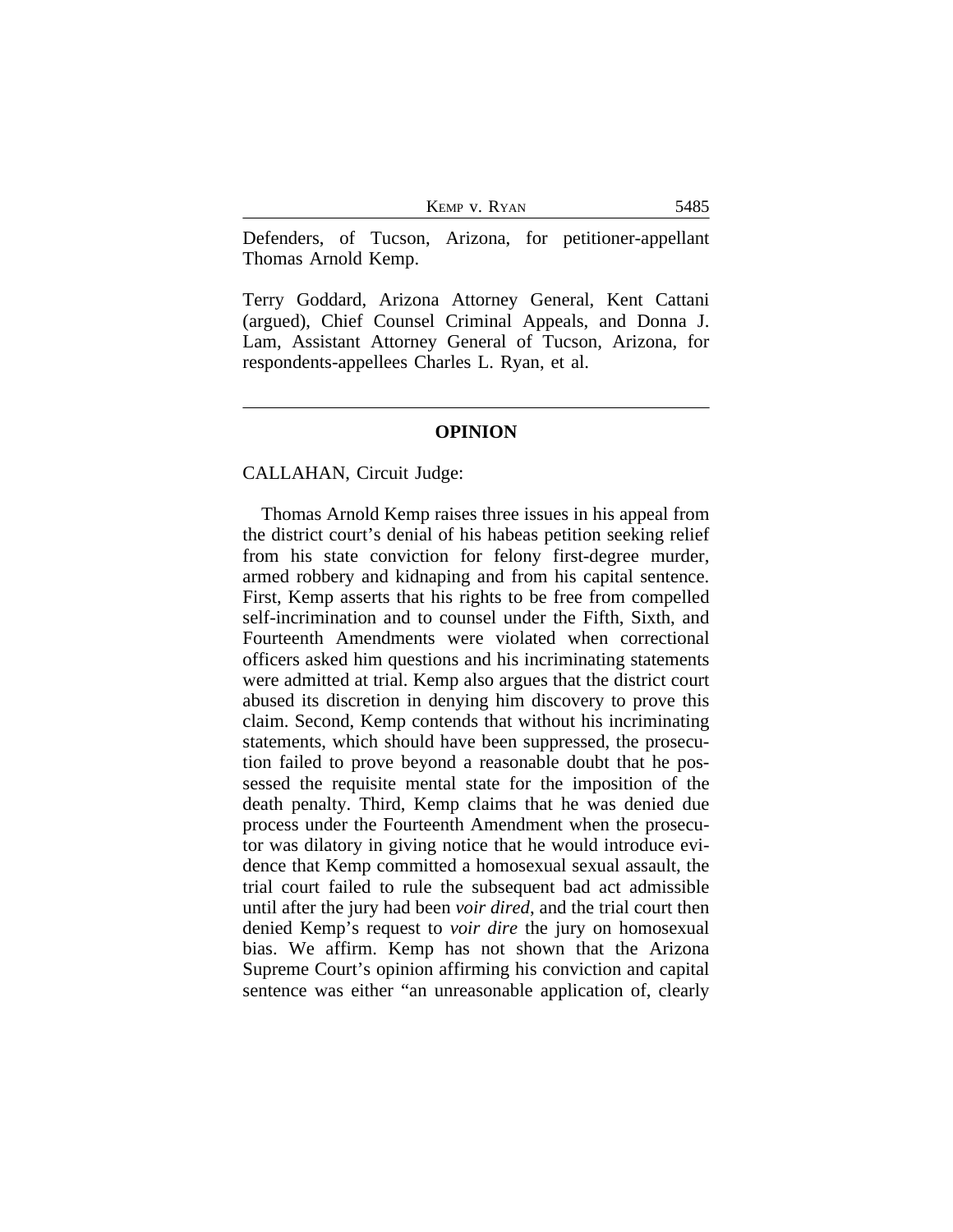established Federal law," or "an unreasonable determination of the facts," as required for relief under the Antiterrorism and Effective Death Penalty Act of 1996 ("AEDPA"), 28 U.S.C. § 2254.

#### **I**

#### **A. Kemp's Criminal Activities.**

The underlying criminal acts were described as follows by the district court:

On July 11, 1992, at approximately 11:15 p.m., Hector Juarez awoke when his fiancee, Jamie, returned from work to their residence at the Promontory Apartments in Tucson. A short time later, Juarez left to get something to eat. Jamie assumed he went to a nearby fast food restaurant.

At around midnight, Jamie became concerned that Juarez had not come home and began to look for him. She found both her car and his car in the parking lot. Her car, which Juarez had been driving, was unlocked and smelled of fast food; the insurance papers had been placed on the vehicle's roof. After checking with Juarez's brother and a friend, Jamie called the police.

Two or three days before Juarez was abducted, Jeffery Logan, an escapee from a California honor farm, arrived in Tucson and met with Petitioner. On Friday, July 10, Logan went with Petitioner to a pawn shop and helped him buy a .380 semi-automatic handgun. Petitioner and Logan spent the next night driving around Tucson. At some time between 11:15 p.m. and midnight, Petitioner and Logan abducted Juarez from the parking area of his apartment complex.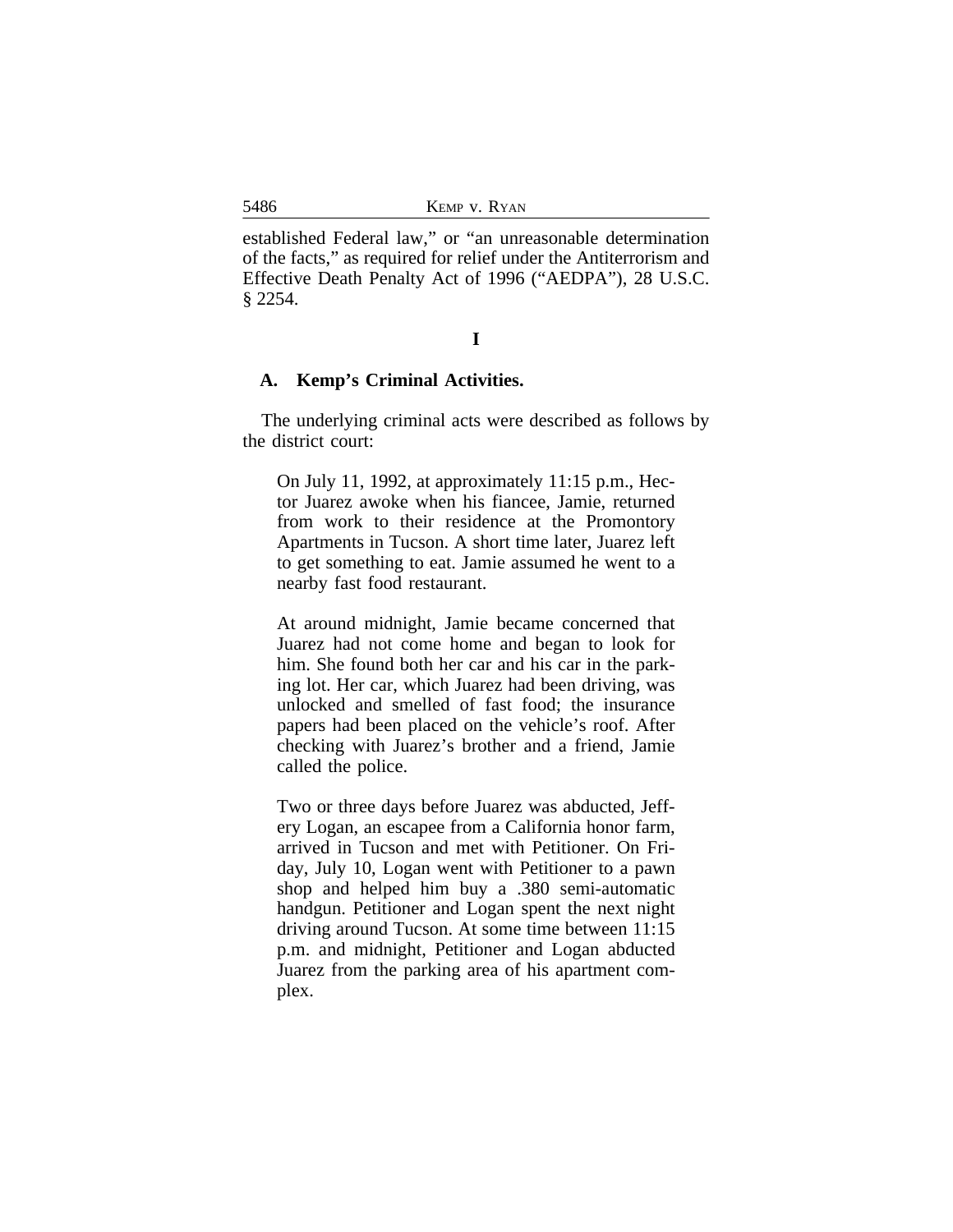| KEMP V. RYAN |  | 5487 |
|--------------|--|------|
|--------------|--|------|

At midnight, Petitioner used Juarez's ATM card and withdrew approximately \$200. He then drove Juarez out to the Silverbell Mine area near Marana. Petitioner walked Juarez fifty to seventy feet from the truck, forced him to disrobe, and shot him in the head twice.

Petitioner then made two unsuccessful attempts to use Juarez's ATM card in Tucson. The machine kept the card after the second attempt. Petitioner and Logan repainted Petitioner's truck, drove to Flagstaff, and sold it. They bought another .380 semiautomatic handgun with the proceeds.

While in Flagstaff, Petitioner and Logan met a man and woman who were traveling from California to Kansas. They abducted the couple and made them drive to Durango, Colorado; in a motel room there, Petitioner forced the man to disrobe and sexually assaulted him.

Later, Petitioner, Logan, and the couple drove to Denver, where the couple escaped. Logan and Petitioner separated. Logan subsequently contacted the Tucson police about the murder of Juarez. He was arrested in Denver.

With Logan's help, the police located Juarez's body. Later that day, the police arrested Petitioner at a homeless shelter in Tucson. He was carrying the handgun purchased in Flagstaff and a pair of handcuffs. After having been read his *Miranda* rights, Petitioner answered some questions before asking for a lawyer. He admitted that he purchased a handgun with Logan on July 10. He said that on the day of the abduction and homicide he was "cruising" through apartment complexes, possibly including the Promontory Apartments. When confronted with the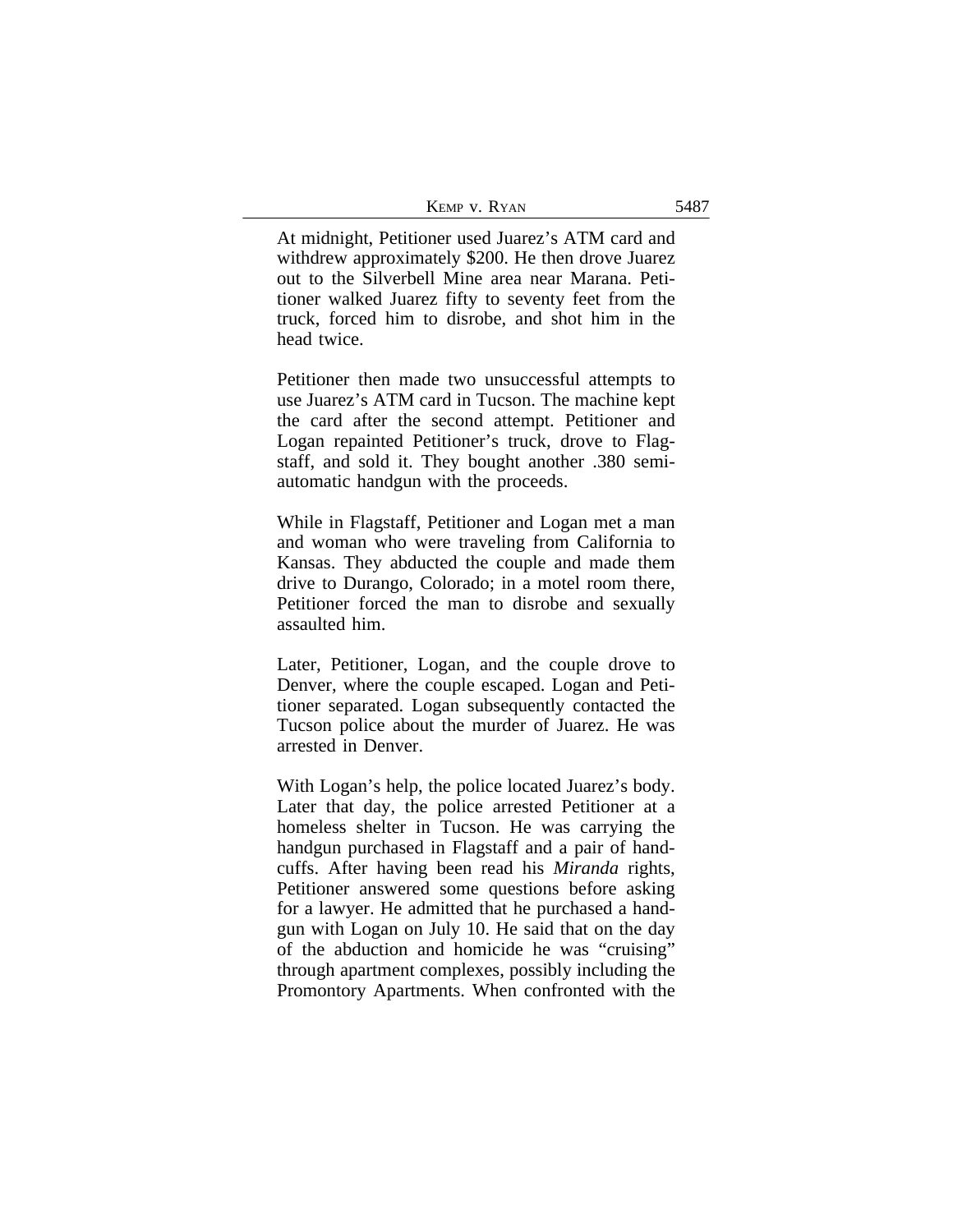ATM photographs, he initially denied being the individual in the picture. After having been told that Logan was in custody and again having been shown the photographs, Petitioner said, "I guess my life is over now."

#### **B. Kemp's Incriminating Statements While in Jail.**

After he was arrested, Kemp was advised of his rights under *Miranda v. Arizona*, 384 U.S. 436 (1966). Later in the evening, Kemp was interviewed by Detective Salgado, but when he was asked about his contact with Juarez, Kemp invoked his right to counsel.

Kemp was taken to the Pima County Jail. During his stay in the jail, Kemp made two incriminating statements. The district court described the events surrounding the statements as follows:

John Jackson, an officer at the Pima County Jail, walked by Petitioner's cell in the disciplinary pod and they had a three to five minute conversation. Jackson did not recall who initiated the interaction. During the conversation, Petitioner volunteered that he had requested to be moved to the disciplinary pod "because the guy I killed was a Mexican. That the Mexicans in the pod were after him, and he wanted to be moved from there for his own protection." At the time, Jackson did not write a report on the conversation.

Kippy Compton, a Pima County Sheriff's Department correctional officer, recognized Petitioner from a general population pod at the jail. On December 14, 1992, he transported Petitioner within the jail and saw on his identification card that he was in AS1, which is a protective custody status. Compton testified that he must have been off the day they were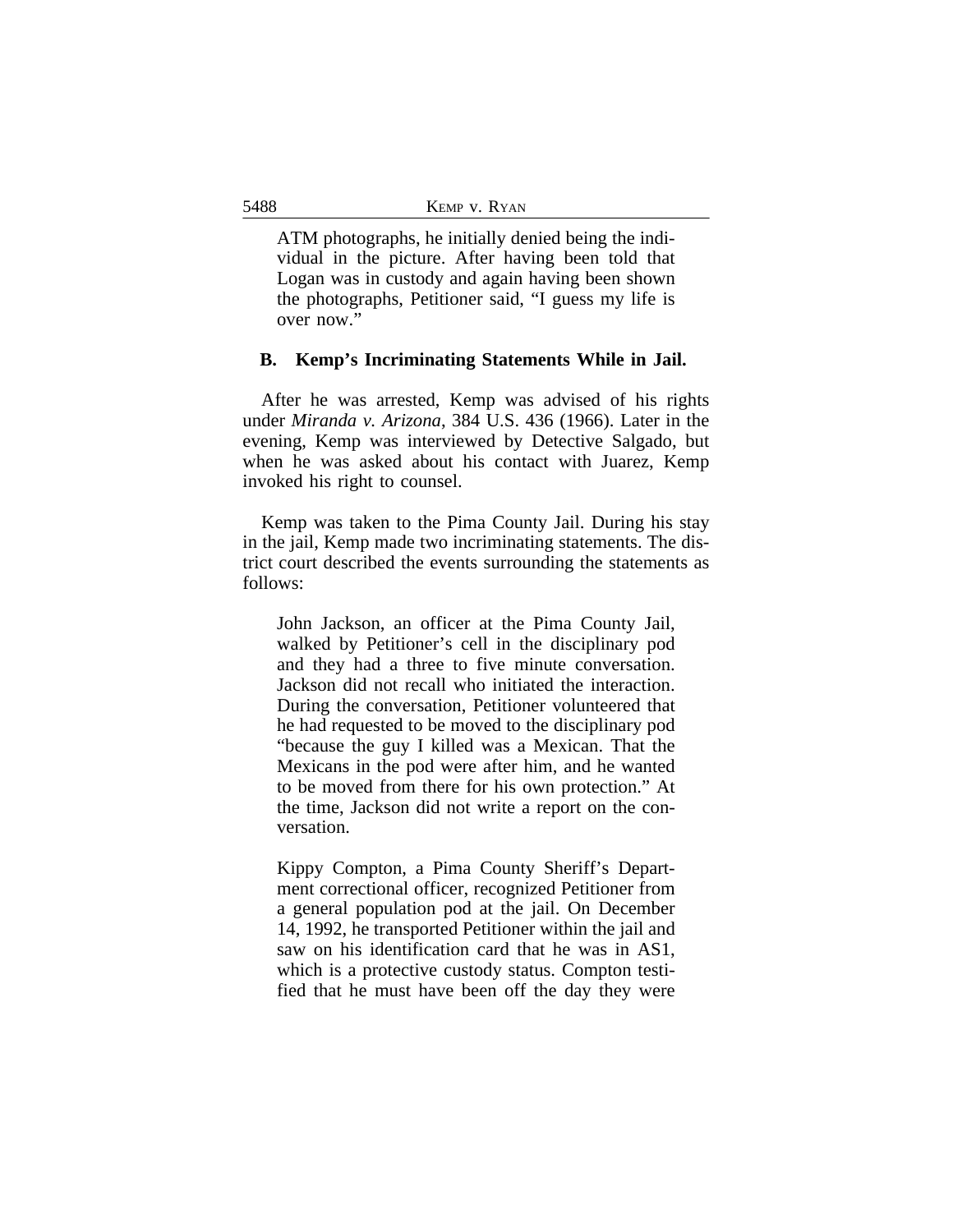| Kemp v. Ryan | 5489 |
|--------------|------|
|--------------|------|

briefed about Petitioner's status change; the officers are briefed because they need to be aware of any other inmate(s) the person may need to be kept away from. Compton asked Petitioner why he was in AS1 and testified that Petitioner gave the following response: "that Hispanic guy I killed or the guy I killed was Hispanic and the Hispanic guys in the pod think it's racially motivated, and he  $-$  he said the whites said they can't help me or won't help me, and so I asked to be put on protective custody." Compton testified that he was not trying to ask Petitioner about his case because the inmates are not going to talk about their cases and he didn't care. Compton did not question Petitioner further, did not threaten him, or make any promises to him. Compton testified that inmates are expected to respond when questioned by a correctional officer. After thinking about it, Compton decided to write the conversation up in a memo.

While Jackson was carpooling home with Compton one evening, Compton mentioned his conversation with Petitioner and then Jackson mentioned that he had a similar statement from Petitioner. After that conversation, Jackson prepared a report about his conversation with Petitioner.

Kemp filed a pretrial motion to suppress the two statements he had made to Jackson and Compton. The trial court held a hearing on the motion at which both officers testified. The state court found that Kemp's statements to the officers were voluntary and admissible because the conversations were informal and they were not intended or designed to elicit incriminating responses. The officers testified at trial consistent with their testimony at the suppression hearing.

#### **C. The Alleged Curtailment of** *Voir Dire***.**

In September 1992, Kemp, through his attorney, first sought discovery with respect to possible prior and subse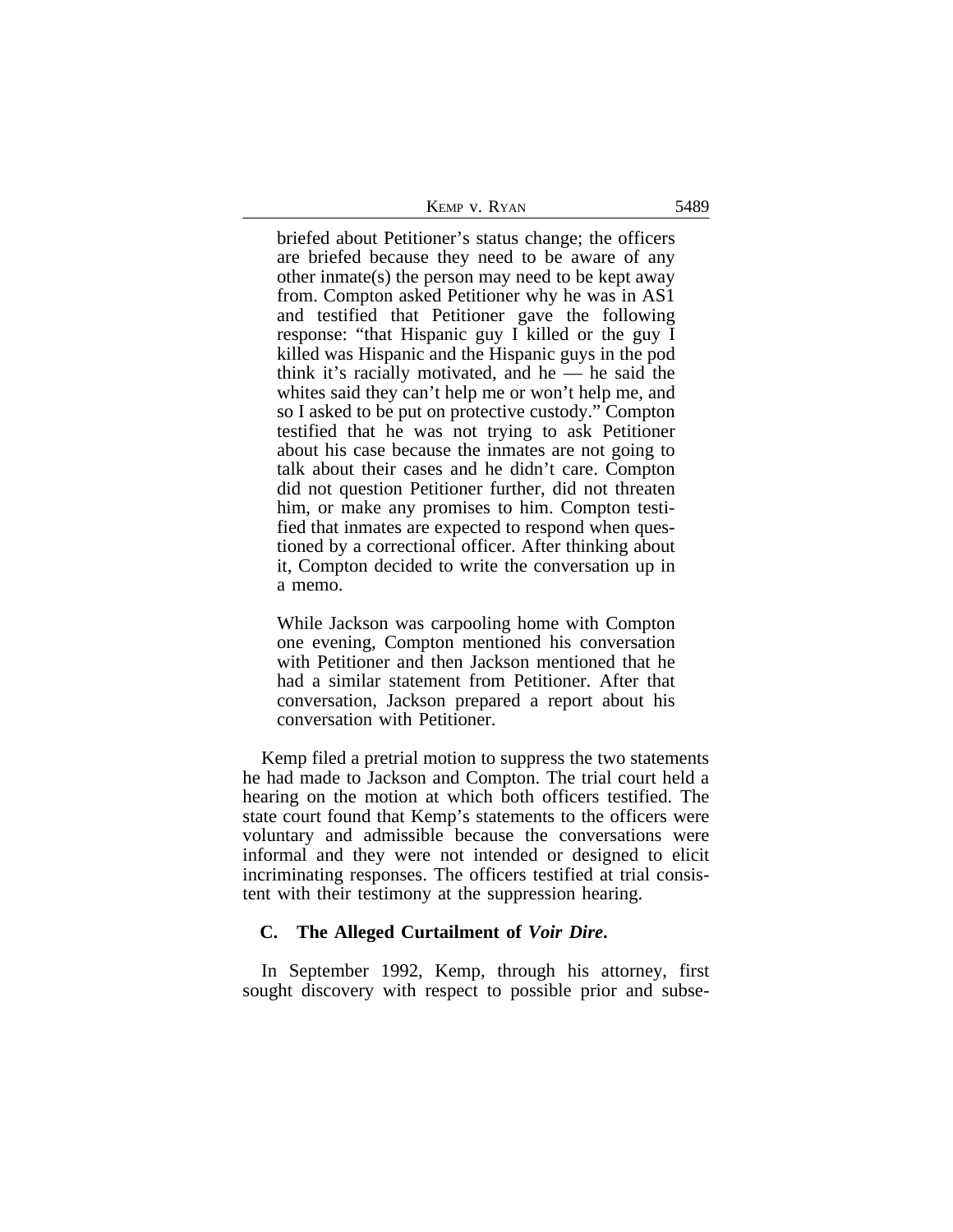5490 **KEMP V. RYAN** 

quent bad acts that the prosecutor might seek to present at trial. At a December 1992 pretrial hearing, the prosecutor agreed to give Kemp a list of prospective witnesses and noted that in the afternoon he would be interviewing the "couple that were kidnaped out of Flagstaff." On January 25, 1993, Kemp filed a motion seeking discovery of evidence concerning the alleged kidnaping of the couple, which the trial court granted.

Apparently, the State did not provide Kemp with the information requested, and on May 26, 1993, counsel filed two motions *in limine* to preclude the presentation of any evidence of any prior or subsequent bad acts by Mr. Kemp. One of the motions specifically requested that the kidnaped couple "not be allowed to testify as to any inappropriate sexual behavior by Mr. Kemp towards [the husband]."

On June 2, 2003, the case was called for trial in the Superior Court of Arizona, in and for the County of Pima. The judge was intent on selecting a jury, and when Kemp's attorney, Mr. Larsen, noted that there were unresolved pretrial motions, the court indicated that it intended to begin jury selection "before we hear anything on the motion for change of venue." The prosecutor, Kenneth Peasley, tendered a new witness list, which included the husband abducted in Flagstaff. He indicated that the husband would present evidence concerning: (1) Kemp's silence to statements made by Logan in the husband's presence; (2) the husband's kidnaping; and (3) that "in the room in Durango Mr. Kemp attempt[ed] to sexually molest and assault" the husband. Peasley further claimed that the sexual assault was "proof of all motives that Mr. Kemp has for the killing, and also explains conditions here in Tucson." After Peasley's comments, the trial judge stated "I don't need to hear from you on that now, Mr. Larsen."

A little later, before potential jurors entered the courtroom, Larsen reiterated that he wanted to know "prior to trial what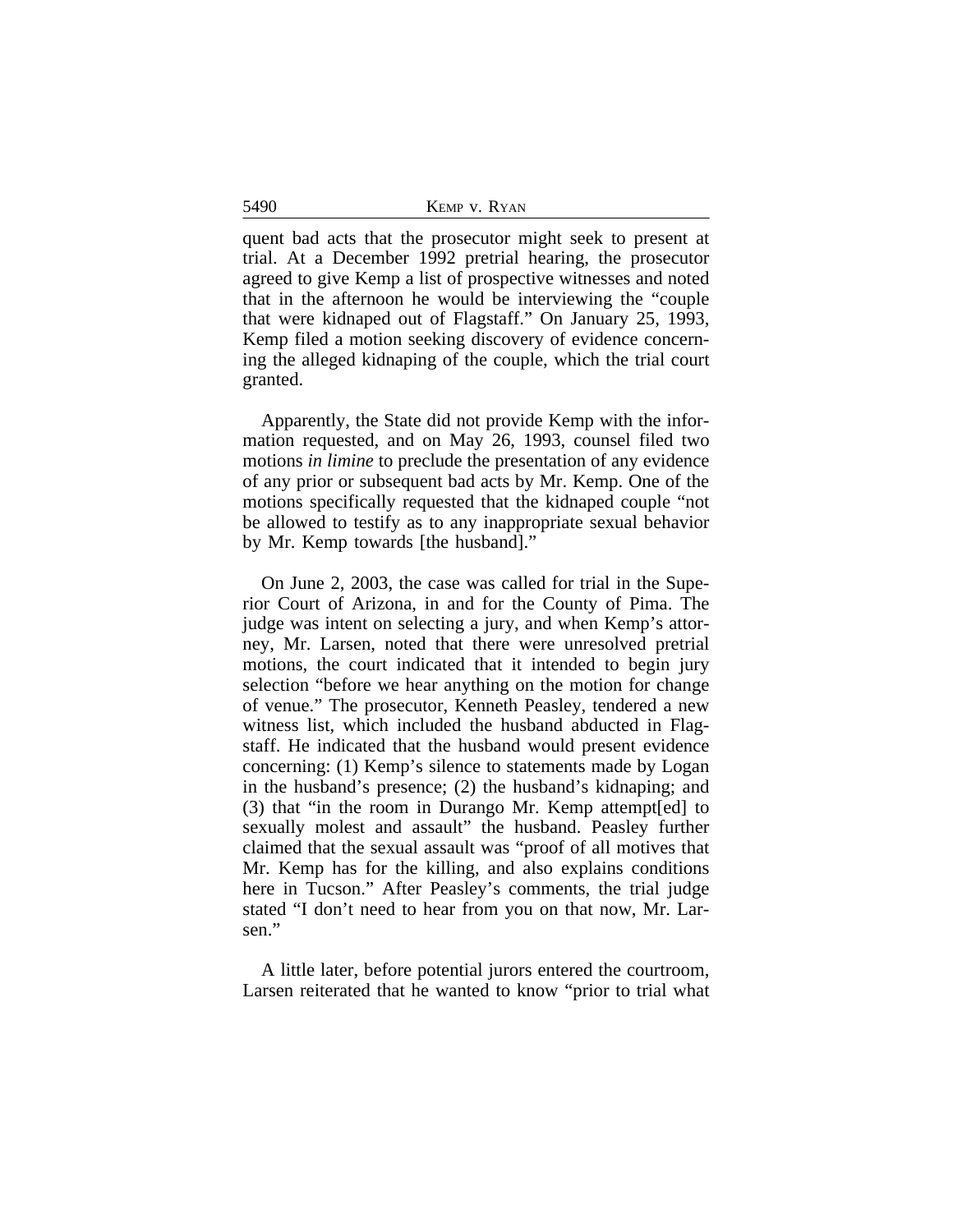|  | Kemp v. Ryan |  |
|--|--------------|--|
|  |              |  |

physical evidence and exhibits" the prosecutor intends to use. The prosecutor apparently stated that he intended to introduce materials seized from Kemp, including photographs of naked men, but would make no reference to Kemp's sexually explicit materials and alleged homosexual act in his opening statement. The trial court indicated that the matter would be considered later.

The trial court then asked the prosecutor and defense counsel whether they were ready to proceed and each answered yes. The prospective jurors were sworn in and the judge proceeded to *voir dire* the jury panel. When the trial judge asked counsel to pass on the panel, defense counsel stated that he had a number of questions. Defense counsel requested a ruling on the evidence that the prosecutor sought to introduce "regarding any sexual matters as it pertains to both [victims]." Larsen was particularly concerned with the possible impact of allegations of sexual molestation on a juror whose father-inlaw had been convicted of an incest charge. The trial judge proceeded to ask additional questions of that juror, but did not mention homosexuality. When defense counsel objected that the questions did not begin "to approach what was necessary," the trial judge responded that Larsen had made his record.

After the jury was empaneled, the trial court considered the outstanding motions. The judge, Larsen, and Peasley engaged in an extended discussion of the prosecutor's desire to have the husband testify concerning Kemp's alleged sexual assault and to present other evidence of Kemp's homosexuality. Larsen argued that the alleged incident was irrelevant and should not be admitted as it might inflame the jury. At one point he stated "if we are going to allow this — this onslaught of homosexual activity I want to re-*voir dire* the jury. I want to find out what their thoughts are on homosexuality." The trial judge eventually determined that the "sexual contact with [the husband] is sufficiently relevant to allow that to be admitted into evidence." The trial judge, however, limited the other evidence that could be admitted. The next day, defense coun-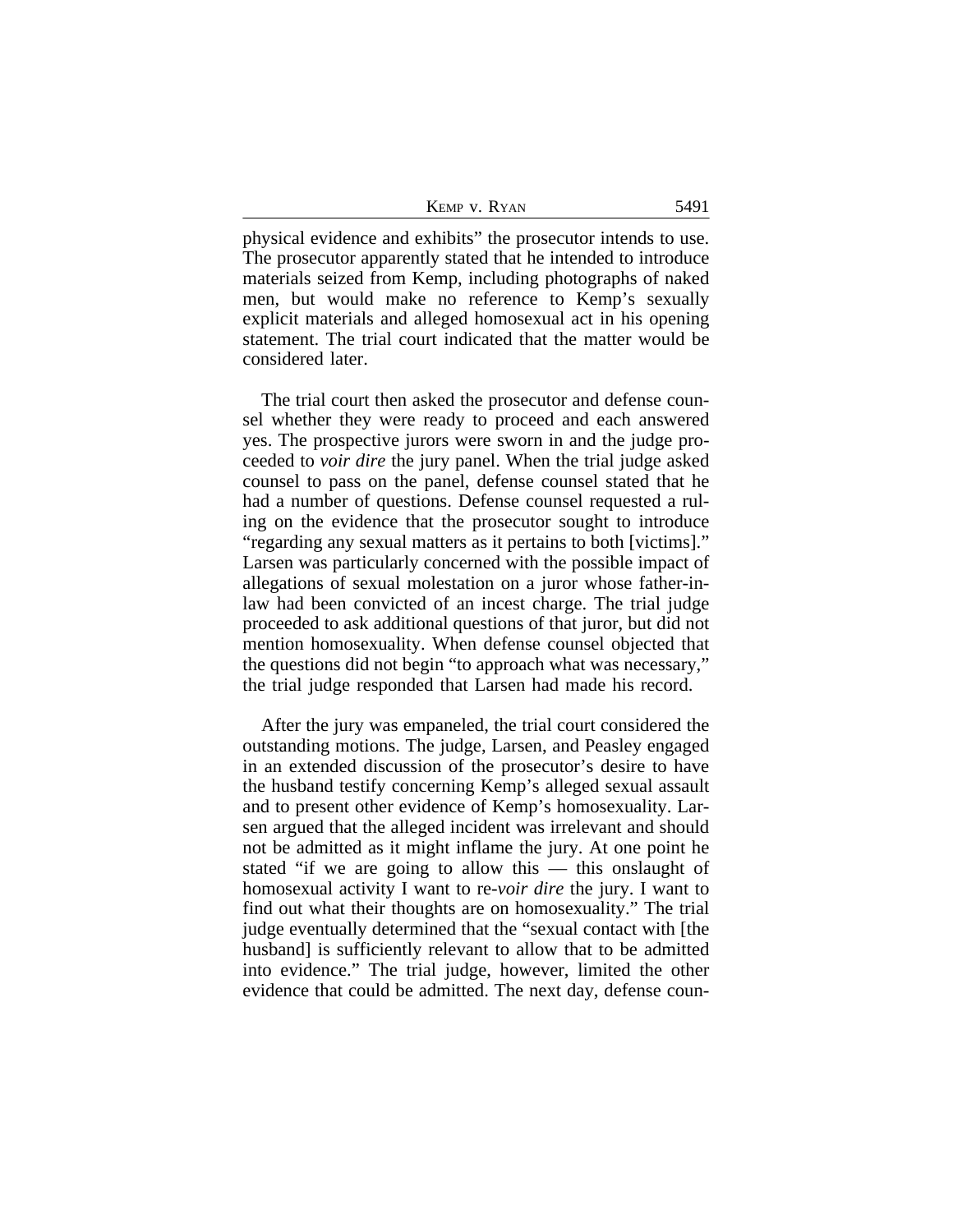| KEMP V. RYAN |  |  |
|--------------|--|--|
|--------------|--|--|

sel reiterated his objections to the admission of the evidence of Kemp's contact with the husband, and argued that it was contrary to the court's prior ruling that no prior bad acts were to be used. Defense counsel, however, did not request further *voir dire* of the jury.

#### **D. Kemp's Sentencing.**

On June 7, 1993, the jury returned verdicts finding Kemp guilty of felony first-degree murder, armed robbery, and kidnaping. The matter proceeded to the sentencing hearing on July 9, 1993. The judge indicated that he had read the presentence report and the memoranda submitted by the parties. The court asked the prosecutor to argue with respect to Kemp's eligibility for the death penalty based on his conviction for felony murder under *Enmund v. Florida*, 458 U.S. 782 (1982) and *Tison v. Arizona*, 481 U.S. 137 (1987).**<sup>1</sup>** The prosecutor argued that the *Enmund/Tison* requirements were met by the evidence that (a) Kemp bought the handgun that was used, (b) Kemp made admissions to Detective Salgado concerning Juarez's disappearance, (c) Kemp used Juarez's ATM card, (d) Juarez's body was found only partially clothed, (e) the husband testified that Kemp attempted to sexually assault him, and (f) Kemp admitted to two correctional officers that he killed Juarez. Defense counsel responded that there was a lack of physical evidence to connect Kemp to Juarez and that the prosecutor's case was compromised by statements made by co-defendant Logan, who was completely unbelievable.

5492

**<sup>1</sup>**The district court explained:

In *Enmund*, the Supreme Court held that a felony murder defendant is eligible for the death penalty only if he actually killed, attempted to kill, or intended to kill the victim. 458 U.S. at 797. The Court subsequently expanded *Enmund*'s rule so that a felony murder defendant could be sentenced to death if the defendant was a major participant in the underlying felony and acted with reckless indifference to human life. *Tison v. Arizona*, 481 U.S. at 157-58.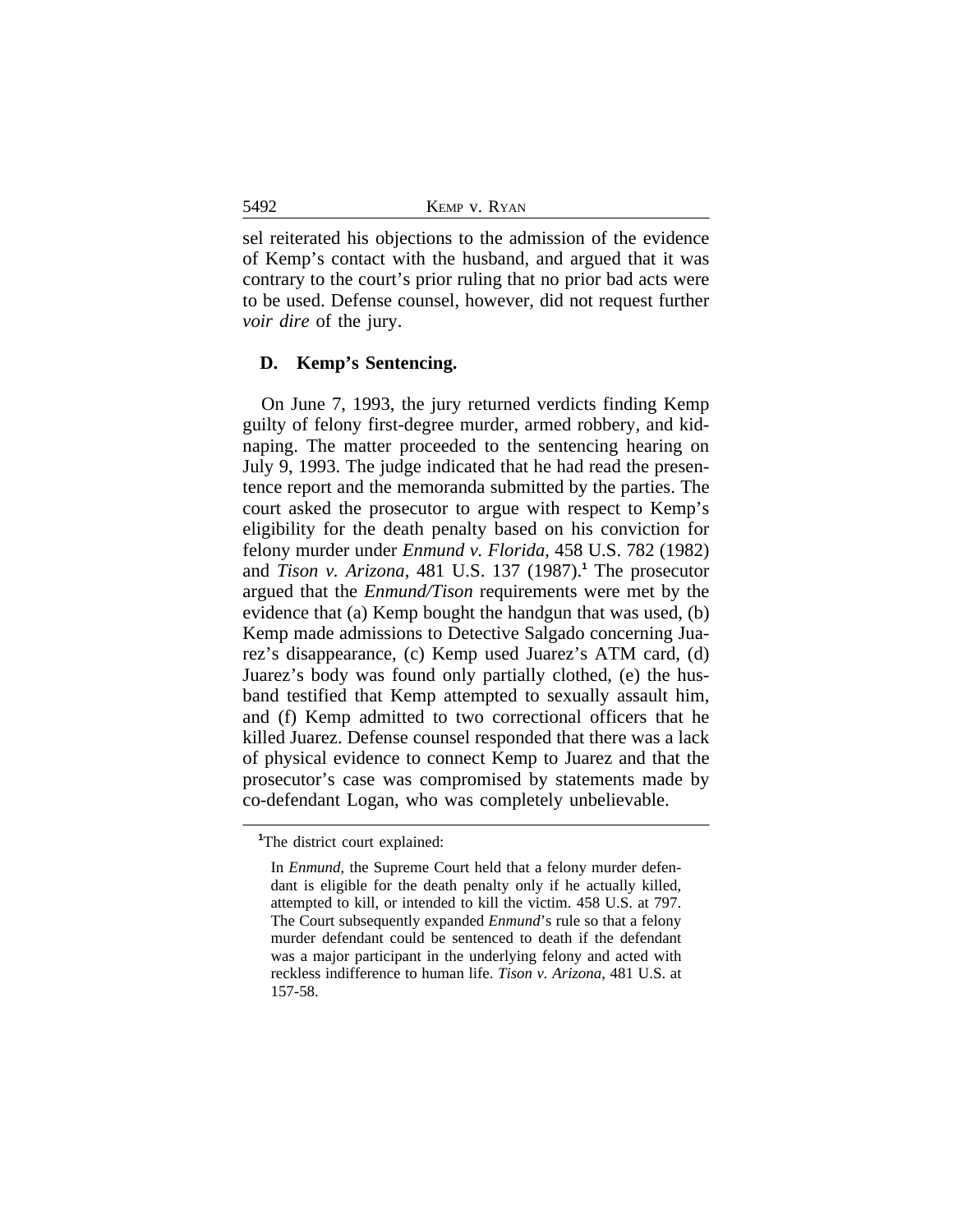| KEMP V. RYAN |  |
|--------------|--|
|--------------|--|

The trial judge found Kemp eligible for the death penalty under *Enmund-Tison* for his felony-murder conviction. After considering all the evidence and argument proffered by the parties, including Kemp's statement,**<sup>2</sup>** the trial judge found that the prosecution had established three aggravating facts beyond a reasonable doubt: (1) Kemp had been previously convicted of a violent felony; (2) Kemp acted for the purpose of pecuniary gain; and (3) the murder was committed in an

The prosecutor, in his alleged wisdom, has portrayed me as being a killer without remorse or regret. This is a wholly inaccurate assessment. I feel a deep and abiding sense of remorse at having permitted friendship to stay my hand in the face of wiser counsel; thus electing not to kill Jeff Logan at a time when both instinct and circumstances demanded his death.

You can rest assured that is a lapse of judgment I will never repeat and one which I will bend all my energies towards correcting in the not too distant future. Beyond that, I regret nothing.

The media has engaged in an orgy of speculation and innuendo concerning the events of mid-July '92. They printed and reported every word spewed from Logan's mouth as though they were engraved in stone and handed down from God. They printed every accusation Logan made, whether or not it had the slightest bearing on this case, and at no time made any effort at verification.

I was convicted in the press and on the televised news long before my case ever came to trial. Make no mistake, the day will come when I return to Tucson. And on that day I will remember all the kind things certain reporters had to say about me.

The so-called victim was not an American citizen and, therefore, was beneath my contempt. Wetbacks are hardly an endangered species in this state. If more of them wound up dead, the rest of them would soon learn to stay in Mexico, where they belong.

I don't show any mercy and I am certainly not here to plead for mercy. I spit on the law and all those who serve it; most especially you, Peasley. I have more respect for Salgado than I have for you.

**<sup>2</sup>**When Kemp was asked whether he wanted to say something in the way of mitigation, he first indicated that he was pleased with the services of his attorney and then stated: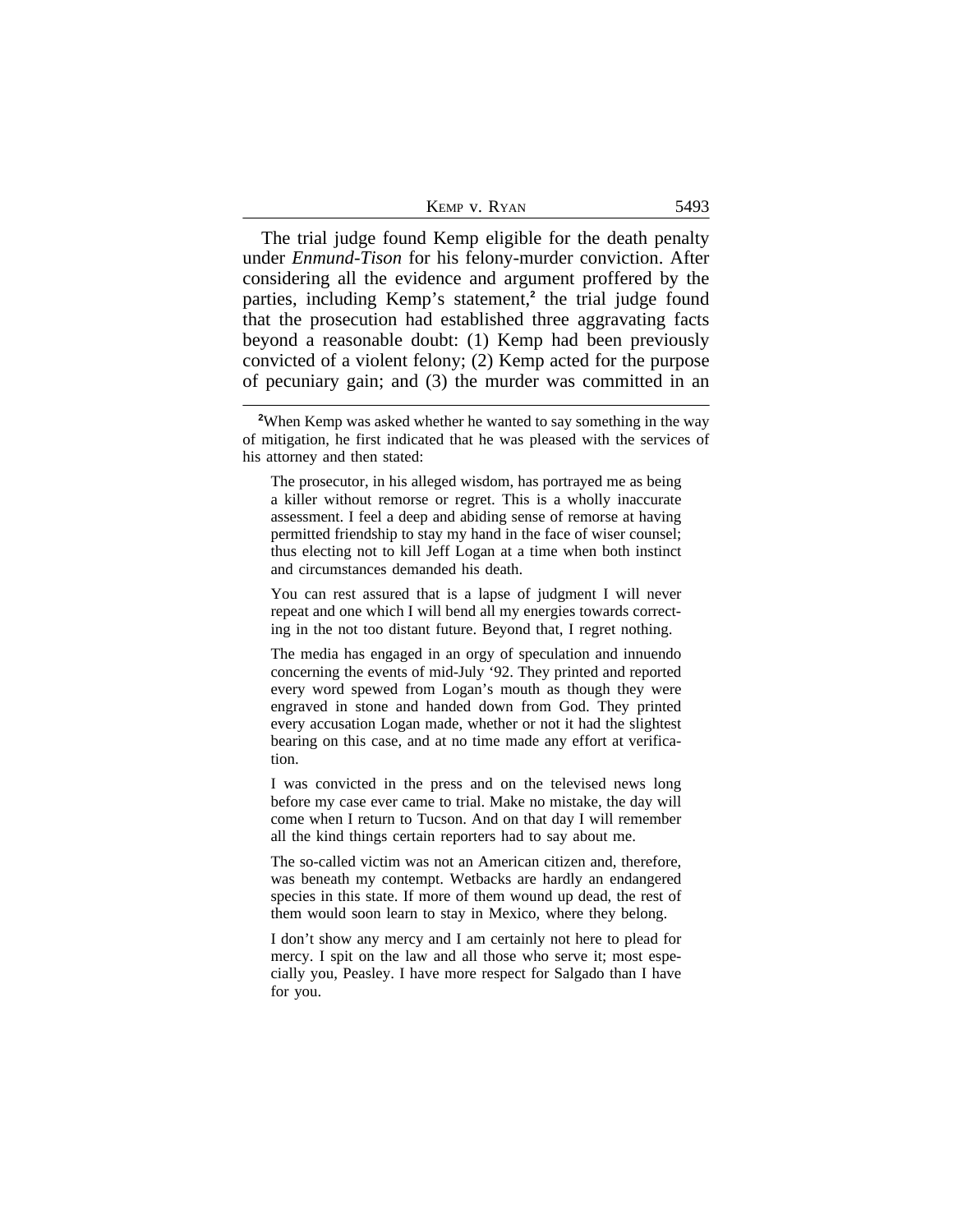5494 KEMP v. RYAN

especially cruel manner. The judge further found that Kemp had failed to show any mitigating factors, and concluded that even if any of his assertions rose to the stature of a mitigating factor, it would not be sufficient to call for leniency. The trial court imposed a sentence of death "as prescribed by law for the conviction for murder in the first degree."

#### **E. State Post-Trial Proceedings.**

On direct appeal, the Arizona Supreme Court affirmed Kemp's conviction and death penalty. *State v. Kemp*, 912 P.2d 1281 (1996). Among the many issues Kemp raised were his challenges to the admission of his comments to the correctional officers. The Arizona Supreme Court rejected these, explaining:

The trial judge's finding that the statements were voluntary was not clearly and manifestly wrong. *See State v. Scott*, 865 P.2d 792, 797 (1993). The record supports the finding that the corrections officials were not attempting to overcome Kemp's will to induce him to inculpate himself. While Jackson and Compton testified that inmates generally had to respond to their inquiries, their questions concerned only the "day to day" circumstances of his incarceration. Kemp was not obligated to make these admissions. *Cf. Oregon v. Bradshaw*, 462 U.S. 1039, 1045 (1983) (noting that inquiries between the accused and the State "relating to routine incidents of the custodial relationship[ ] will not generally 'initiate' a conversation in the sense in which that word was used in *Edwards* [*v. Arizona*, 451 U.S. 477 (1981) (holding that a request for a lawyer requires the police to cease questioning until the accused consults with his or her lawyer unless the defendant initiates further conversation) ].").

Kemp argues that *Miranda* requires the exclusion of the statements because he had previously asserted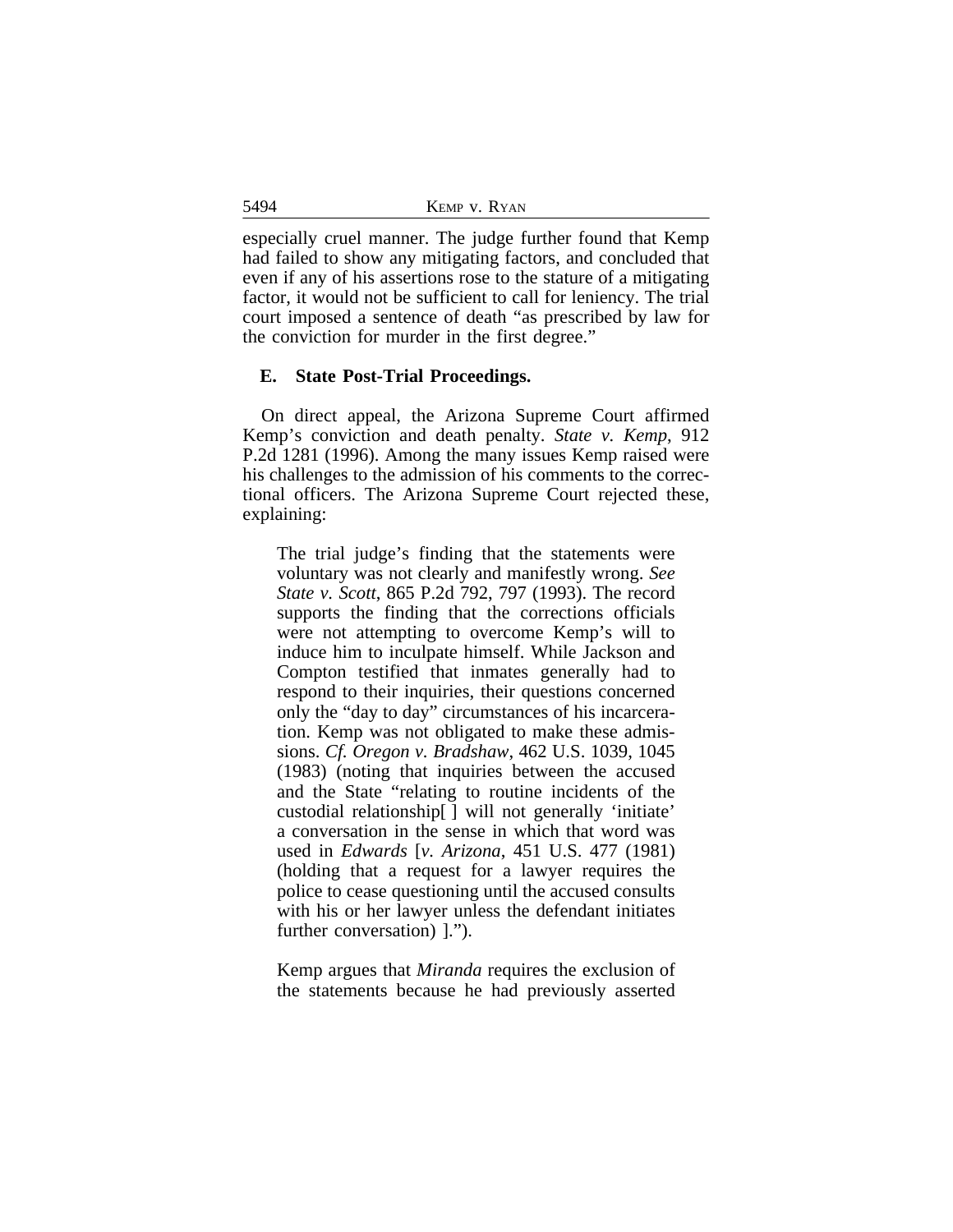| KEMP V. RYAN | 5495 |
|--------------|------|
|--------------|------|

his right to counsel. *Edwards v. Arizona*, 451 U.S. 477 (1981). But *Miranda* only applies to custodial interrogation. Jackson and Compton did not attempt to elicit an incriminating response from Kemp. *See Rhode Island v. Innis*, 446 U.S. 291 (1980) (holding that a comment made by one police officer to another, in the presence of the accused, expressing concern that handicapped children might come across a shotgun, is not a statement designed to elicit an incriminating response).

Compton only asked Kemp why he was in protective custody. He did not interrogate him. Routine inquiries by guards concerning the security status of prisoners are not statements designed to elicit an incriminating response. *Id*. Compton's question was reasonable and relevant to maintaining order in the prison and protecting Kemp. Similarly, Kemp's statements to Jackson were the product of ordinary, everyday interaction between guard and prisoner. Because Kemp was not interrogated by Compton and Jackson, the admission of his statements did not violate *Miranda* and his rights under art. 2, § 24 of the Arizona Constitution.

Kemp's assertion that his Sixth Amendment *Massiah* rights were violated fails for the same reason his *Miranda* claim fails: the guards did not seek to elicit incriminating evidence from him. *Kuhlmann v. Wilson*, 477 U.S. 436, 459 (1986) (holding that "the defendant must demonstrate that the police and their informant took some action, beyond merely listening, that was designed deliberately to elicit incriminating remarks"). Kemp's admissions therefore were properly admitted.

912 P.2d at 1287.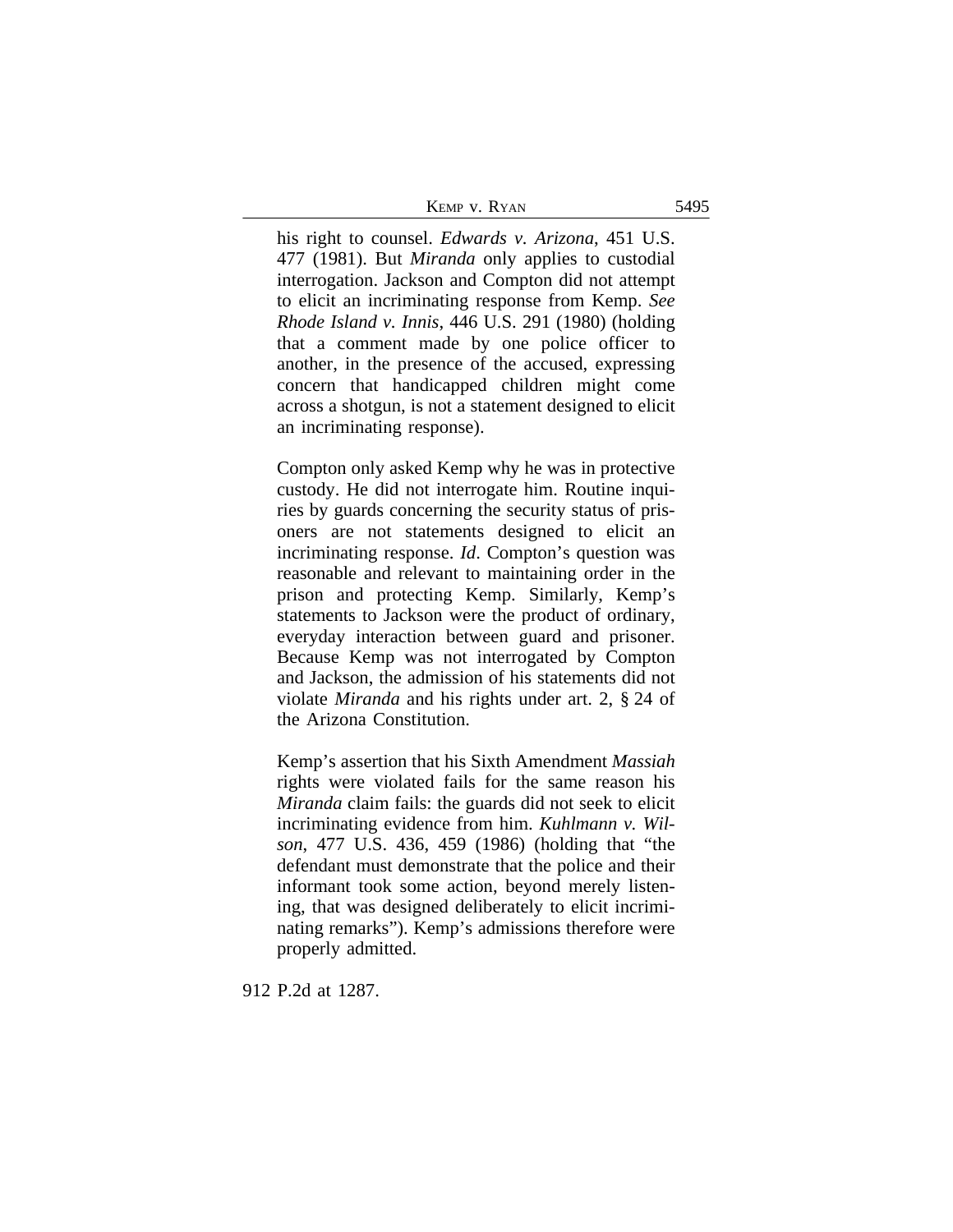| KEMP V. RYAN |  |
|--------------|--|
|--------------|--|

5496

The Arizona Supreme Court also addressed Kemp's arguments concerning the admission of his alleged assault of the husband. It first held that even if evidence of the alleged assault should have been excluded, its admission was harmless error because "Kemp's conviction is supported by overwhelming evidence of his guilt, including his own statements to the police and corrections officials." *Kemp*, 912 P. 2d at 1288. The court further ruled:

Kemp also argues that the prosecutor did not timely disclose that the subsequent homosexual assault would be used against him. Before trial, the court on two occasions ordered the State to disclose the bad acts it would use. *See* Rule 15.1(a)(6), Ariz. R. Crim. P. The State did disclose the victim of the subsequent homosexual assault as a possible witness approximately six months before trial. While it never provided Kemp with a list of his bad acts, Rule  $15.1(a)(6)$  appears to apply to prior acts and not subsequent conduct. But even if Rule  $15.1(a)(6)$  applies here, there simply was no prejudice.

Discovery rulings are affirmed unless there is an abuse of discretion. *See State v. Krone*, 897 P.2d 621, 624 (1995). Kemp argues that he was unable to obtain a fair and impartial jury and he was unable to develop any impeachment or motive evidence against the victim of the subsequent homosexual assault. We disagree.

First, the record is clear that Kemp's trial counsel was aware that Kemp's homosexuality potentially would be placed before the jury. Logan's statements to the police and media raised the issue. In addition, Logan's trial preceded Kemp's, and the witness Kemp sought to preclude testified regarding the same events at Logan's trial. Furthermore, Kemp successfully suppressed other evidence of his homo-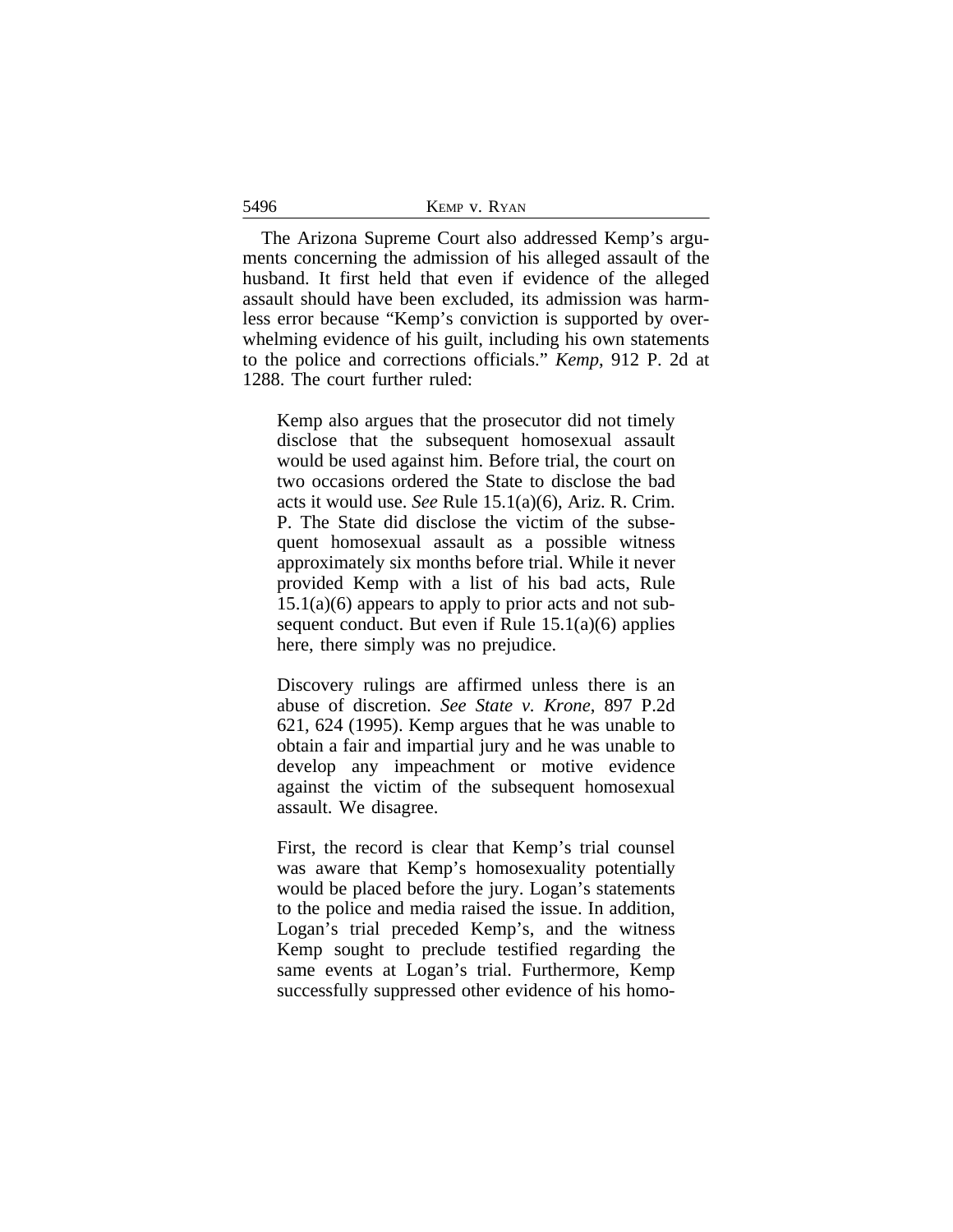| KEMP V. RYAN |  |  |
|--------------|--|--|
|--------------|--|--|

sexuality, including sexually explicit photographs and a journal purportedly detailing his homosexual encounters. Although Kemp did not have a ruling regarding the bad act evidence prior to *voir dire*, he was clearly aware of the issue, was not surprised, and could have developed it at *voir dire* if he so wanted.

Second, Kemp's argument that he was unable to develop impeachment or motive evidence is without merit. The only connection the witness had to Kemp was the misfortune of being his kidnaping, robbery, and sexual assault victim. The witness was listed approximately six months before Kemp's trial and testified about the same events at Logan's trial. There was no abuse of discretion.

#### *Id*.

In February 1999, Kemp filed a petition for post-conviction relief with the trial court claiming ineffective assistance of counsel. The trial court denied the petition in May 1999, and in January 2000, the Arizona Supreme Court denied the petition for review.

#### **F. Federal Habeas Corpus Proceedings.**

In January 2000, Kemp filed a *pro se* petition for a writ of habeas corpus in the United States District Court for the District of Arizona. Proceedings were stayed to allow Kemp to seek relief in state court pursuant to *Ring v. Arizona*, 536 U.S. 584 (2002), and in August 2003, the Federal Public Defender was appointed as replacement counsel for Kemp.

In March 2005, the district court filed an order finding that six of Kemp's claims were procedurally defaulted, denying relief on another count, and finding that one asserted claim was not cognizable. In August 2006, Kemp moved for discov-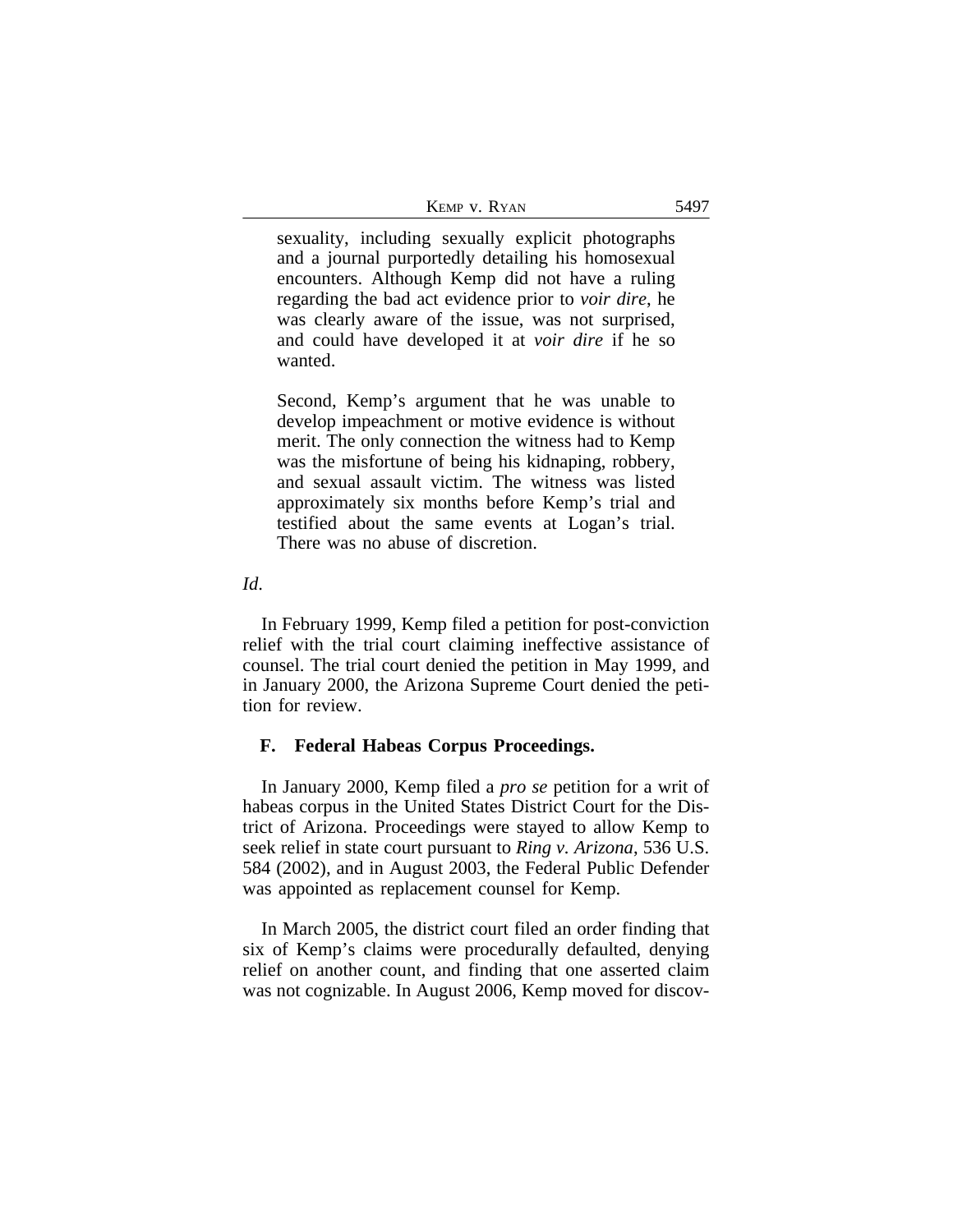|  |  | KEMP V. RYAN |
|--|--|--------------|
|--|--|--------------|

ery and an evidentiary hearing concerning the circumstances surrounding his statements to the correctional officers. After briefing, the district court on September 17, 2007, denied the request for discovery and an evidentiary hearing. The district court agreed with the Arizona Supreme Court that Kemp's statements to the correctional officers were voluntary.**<sup>3</sup>** It further determined that "[n]othing in the brief contacts between either of the correctional officers and Petitioner was reasonably likely to elicit an incriminating response; the interactions carry no indicia of an interrogation." The district court also determined that Kemp's right to counsel was not violated by the communications with the correctional officers. In addition, the court held that "[b]ecause listening-in on conversations and reporting them is not unconstitutional," there was no good cause for the requested discovery.

The district court also rejected Kemp's *Enmund-Tison* claim. The court noted that the state court's factual findings including the jury's special verdict that Kemp "intended to kill and did kill the victim" are presumed correct. The district court found that the totality of the evidence, including Kemp's statements to the correctional officers, was more than sufficient to allow a rational factfinder to "find that Petitioner killed, intended to kill or was a major participant in the under-

5498

**<sup>3</sup>**The district court commented:

First, there is no clear evidence that Jackson posed any question to Petitioner; Jackson does not recall who initiated the conversation and testified that Petitioner volunteered the statement about his housing status. Second, the fact that Petitioner was obligated to respond to either Compton and/or Jackson, in no way indicated that his incriminating responses were coerced. Petitioner could have truthfully and appropriately answered questions regarding why he was in a protective custody status without incriminating himself. Even if answering necessarily required a response regarding the crime with which he was **charged**, it did not require an admission about guilt. Nothing in the circumstances of Petitioner's statements indicates that his will was overborne. (emphasis in original).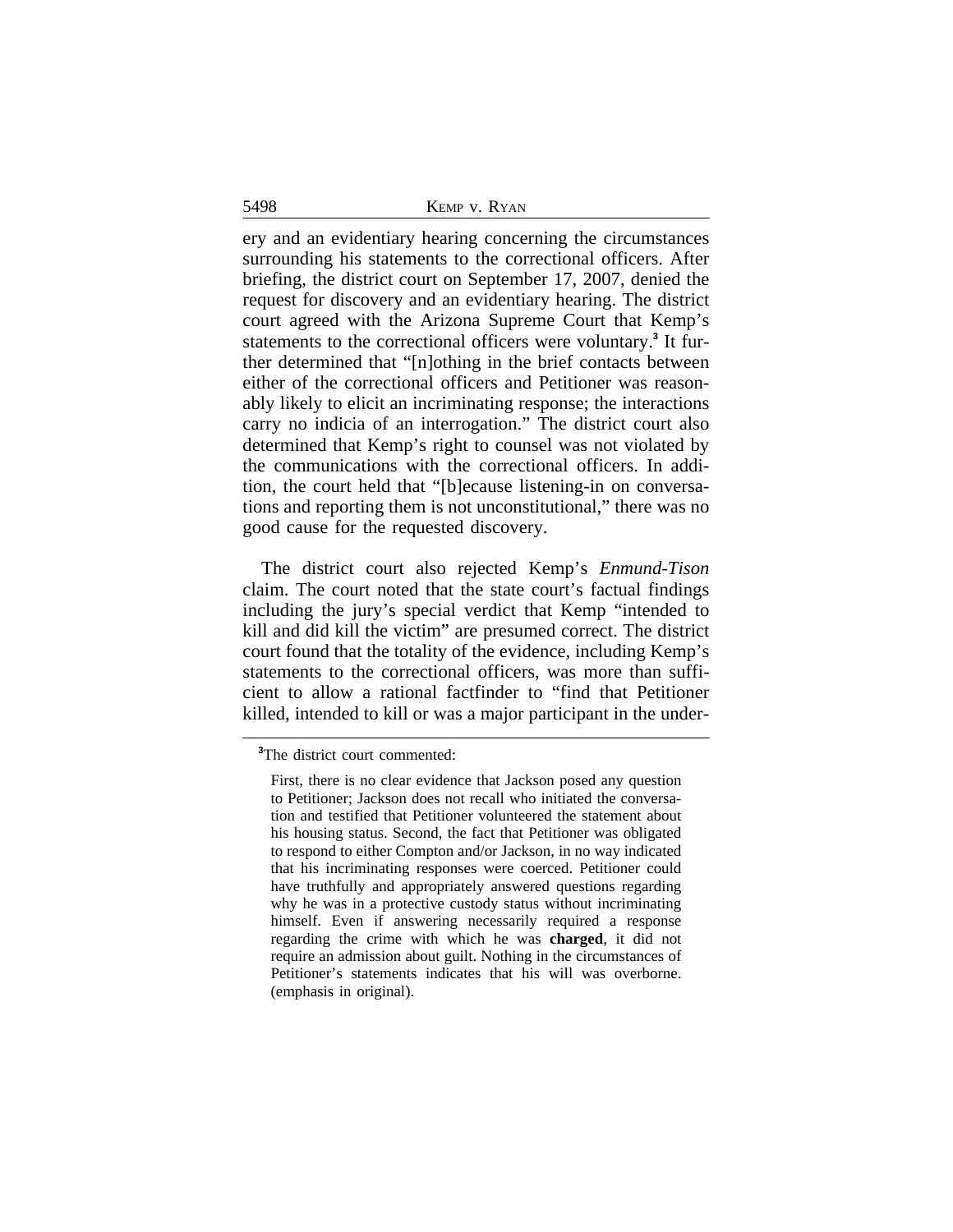KEMP v. RYAN 5499

lying felony and acted with reckless indifference to human life."

On September 11, 2008, the district court issued a Memorandum of Decision and Order denying the remaining claims in Kemp's habeas petition. The court rejected Kemp's claim to *voir dire* regarding homosexuality for several reasons. First, it found that "the record plainly shows that prior to *voir dire* the defense was on notice that the sexual assault victim was a potential witness whose testimony would address the subsequent bad act." Second, it held that "[e]ven assuming the existence of Supreme Court precedent applying the same *voir dire* requirements with respect to issues of race and sexuality, such *voir dire* was not required in Petitioner's case because the sentencing was not carried out by the jury but by the trial judge." Third, the court determined that Kemp's "homosexuality was not 'inextricably bound up with' his case to the extent that specific inquiry into the issue of homosexuality was required," and that "the issue of homosexuality was not bound up with the defense; nor did the trial involve allegations of homosexual prejudice." Finally, the trial court concluded, citing *Mu'Min v. Virginia*, 500 U.S. 415 (1991), that Kemp "has not shown that the lack of *voir dire* on the issue of homosexuality rendered his trial 'fundamentally unfair.' "

The district court on September 29, 2008, certified three issues for appeal:

Whether Claim 2 of the Amended Petition — alleging that Petitioner's right to a fair and unbiased jury was violated by the trial court's refusal to allow *voir dire* on the issue of homosexual bias — is meritorious.

Whether Claim 3 of the Amended Petition — alleging that the admission of Petitioner's statements to two correctional officers was unconstitutional — is meritorious.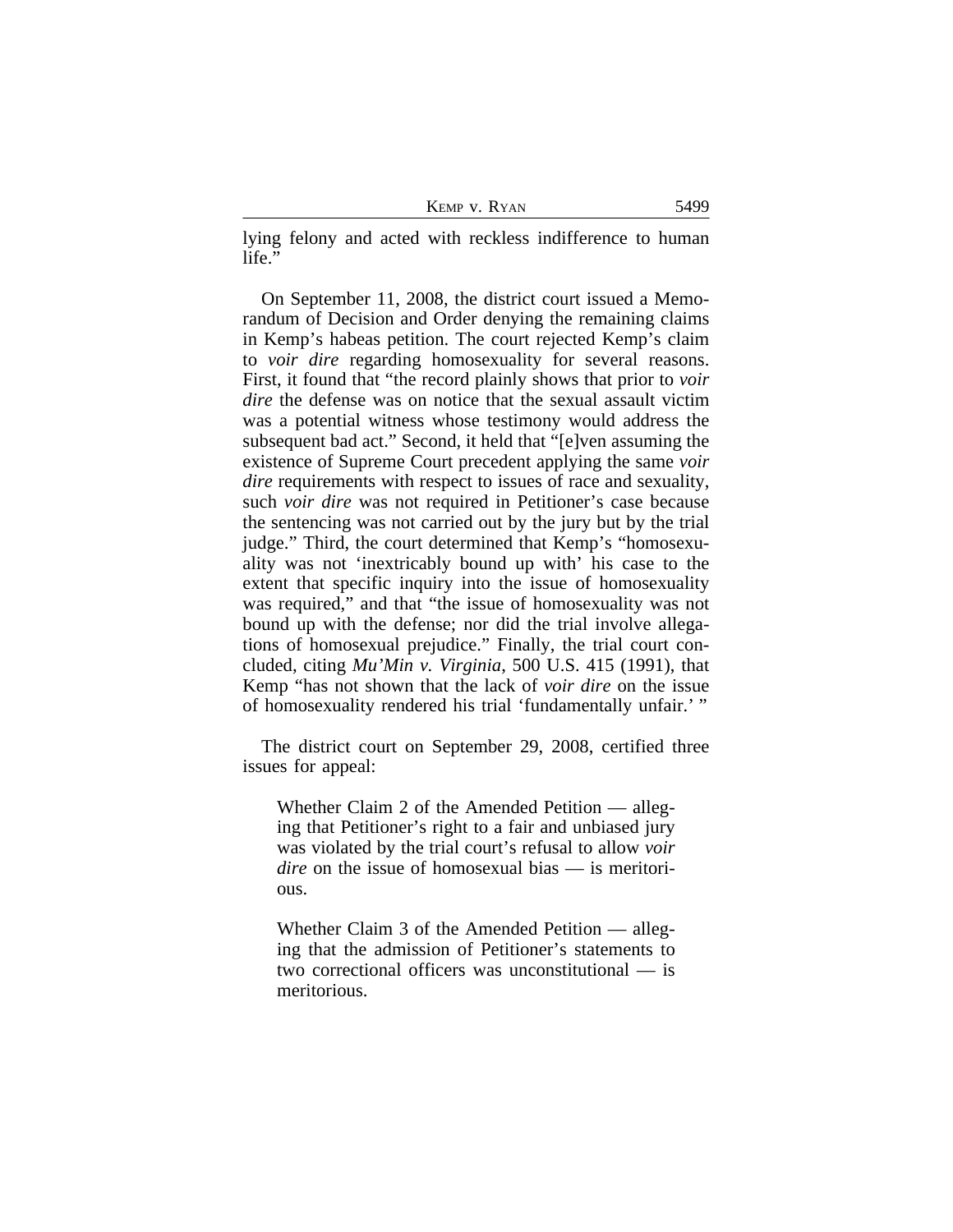Whether Claim  $12$  — alleging that there was insufficient evidence to support a finding of death eligibility if the statements of the correctional officers had been excluded — is meritorious.

Kemp filed a timely notice of appeal on October 27, 2008.

## **II**

A district court's denial of a § 2254 habeas petition is reviewed de novo. *Waldron-Ramsey v. Pacholke*, 556 F.3d 1008, 1011 (9th Cir. 2009); *Pham v. Terhune*, 400 F.3d 740, 741 (9th Cir. 2005) (per curiam). The district court's findings of fact are reviewed for clear error, *Bonin v. Calderon*, 59 F.3d 815, 823 (9th Cir. 1995), legal conclusions are reviewed de novo, *Jackson v. Brown*, 513 F.3d 1057, 1069 (9th Cir. 2008), and we may affirm on any ground supported by the record. *Lambert v. Blodgett*, 393 F.3d 943, 965 (9th Cir. 2004).

Because Kemp's federal habeas petition was filed after the effective date of AEDPA, relief can only be granted if the state court decision either:

(1) resulted in a decision that was contrary to, or involved an unreasonable application of, clearly established Federal law, as determined by the Supreme Court of the United States; or

(2) resulted in a decision that was based on an unreasonable determination of the facts in light of the evidence presented in the State court proceeding.

28 U.S.C. § 2254(d). *See Williams v. Taylor*, 529 U.S. 420, 429 (2000).

#### **III**

Kemp raises three arguments on appeal: (1) his rights to be free from compelled self-incrimination under the Fifth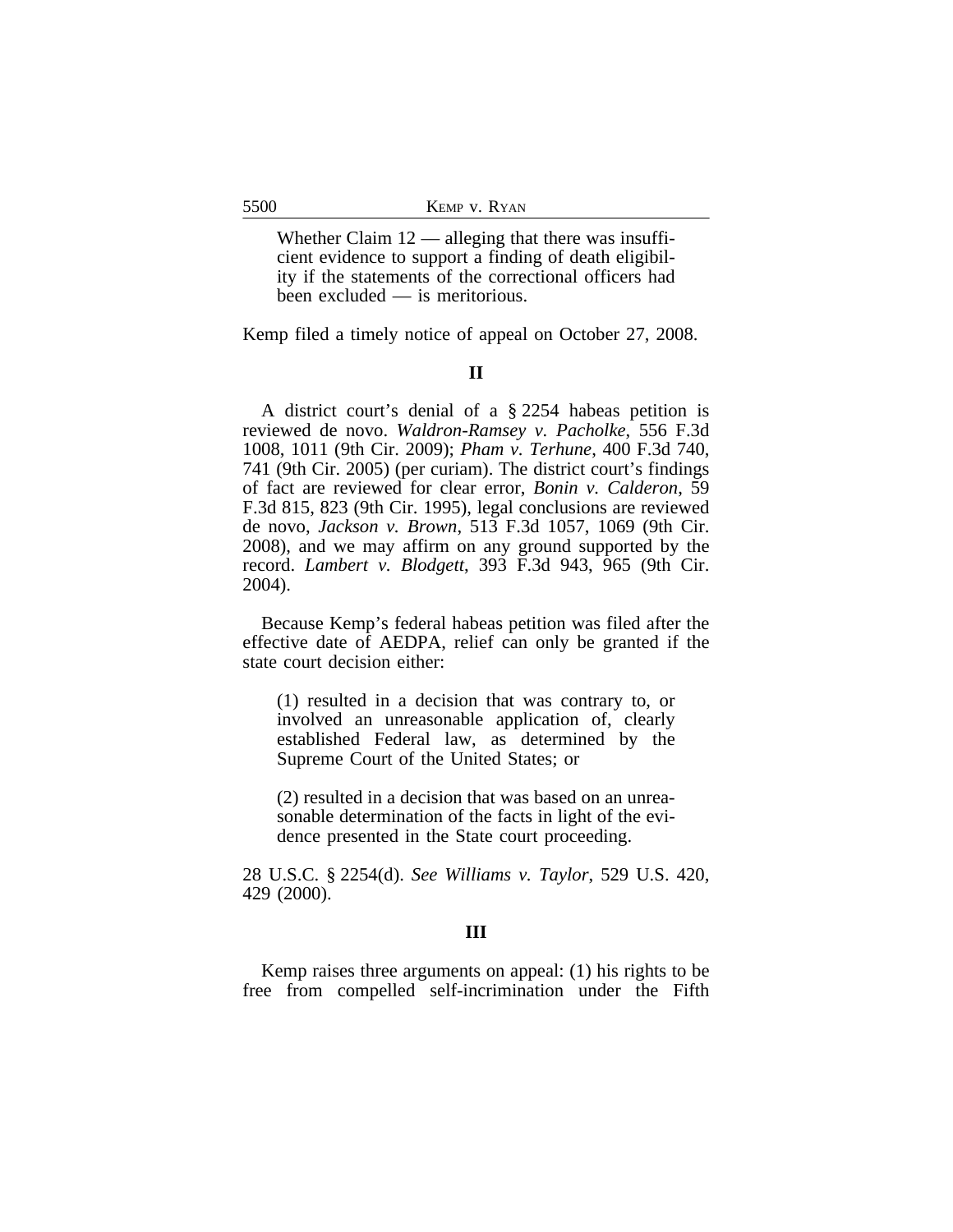| KEMP V. RYAN | 5501 |
|--------------|------|
|--------------|------|

Amendment and to counsel under the Sixth Amendment were violated when the correctional officers stimulated conversations with him and elicited incriminating statements that were admitted at trial; (2) without his statements to the correctional officers there is insufficient evidence to support the imposition of a capital sentence under *Enmund*, 458 U.S. 782, and *Tison*, 481 U.S. 137; and (3) he was denied due process when the prosecutor was dilatory in giving notice that he would introduce evidence that Kemp committed a homosexual assault subsequent to the murder and Kemp was denied the opportunity to *voir dire* the jury on homosexual bias.

## **A. Admission of Kemp's Incriminating Statements Did Not Violate His Rights Under the Fifth and Sixth Amendments.**

Kemp advances two lines of argument to support his claim that his incriminating statements should not have been admitted. First, he argues that the Arizona Supreme Court unreasonably applied *Edwards*, 451 U.S. 477, to his case. Second, he argues that because the record is "devoid of all facts necessary to determine what the officers intended" the district court should have granted his request for further discovery and an evidentiary hearing. We determine that the Arizona Supreme Court did not render a decision that was contrary to or an unreasonable application of the controlling Supreme Court cases and that the district court did not err in denying Kemp further discovery and an evidentiary hearing.

## 1. *The Arizona Supreme Court did not unreasonably apply clearly established Federal law*.

Kemp argues, citing *Edwards,* 451 U.S. at 484-85, that the Supreme Court set forth a clear rule that once a defendant in custody has expressed his desire to deal with the police only through counsel, the officers may not ask any further questions. He contends that only the accused may initiate a conversation in order for there to be a valid waiver of the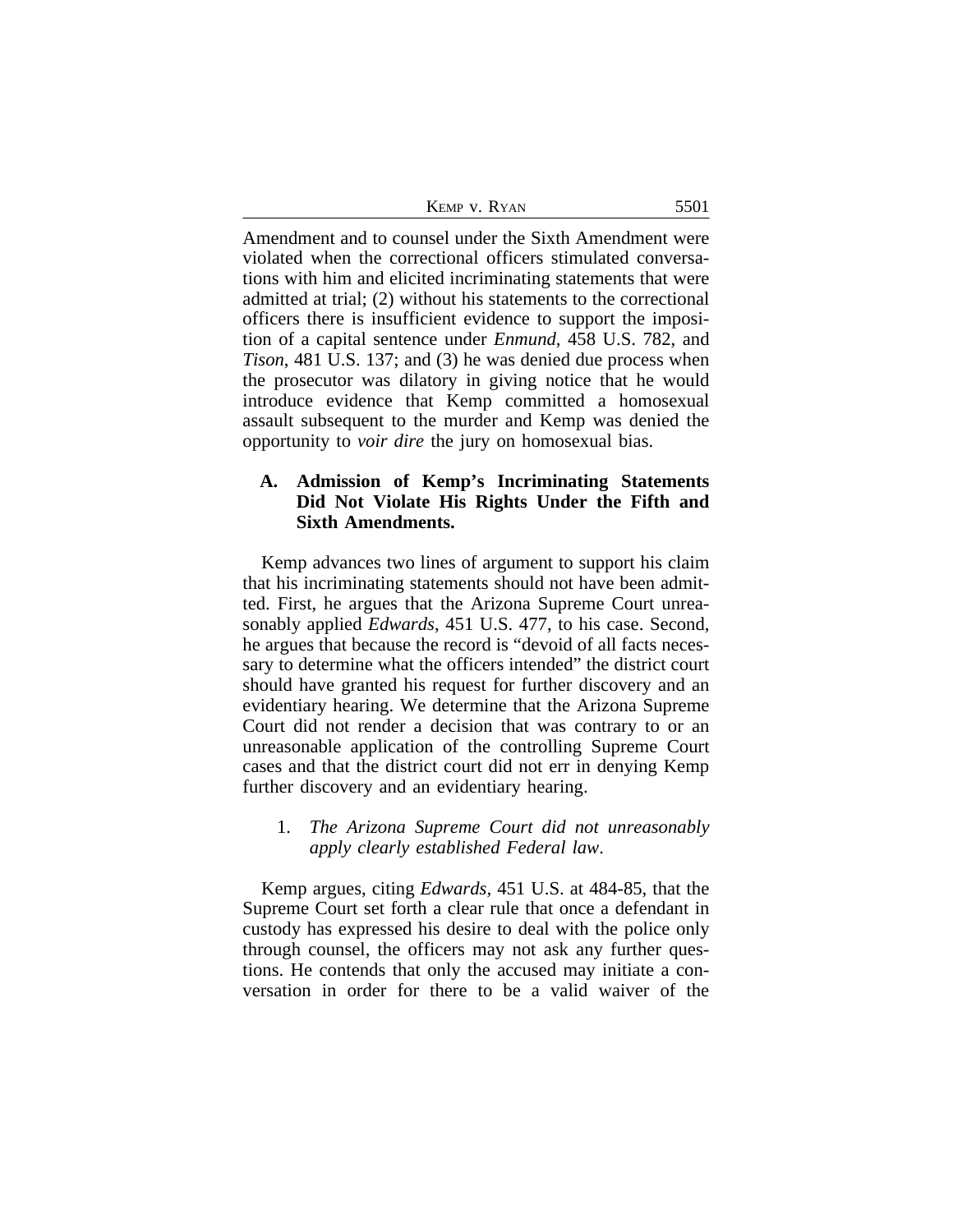5502 KEMP v. RYAN

accused's rights. Kemp claims that the court's reliance on *Bradshaw*, 462 U.S. at 1045, was faulty because in that case only a plurality of the Supreme Court stated, in dicta, that police may lawfully initiate conversations after an accused had invoked his Fifth Amendment right to remain silent. Kemp further asserts that cases relied on by the Arizona Supreme Court, such as *Innis*, 446 U.S. 291, are distinguishable because they involve situations where the accused initiated communications.

**[1]** We do not agree with Kemp's reading of the controlling Supreme Court opinions. In *Innis*, the Supreme Court reiterated that the term "interrogation" under *Miranda* "refers not only to express questioning, but also to any words or actions on the part of the police **(other than those normally attendant to arrest and custody) that the police should know are reasonably likely to elicit an incriminating response.**" *Id*. at 301 (emphasis added). The Court further noted that "[i]nterrogation . . . must reflect a measure of compulsion above and beyond that inherent in custody itself." *Id*. at 300. It also noted that "since the police surely cannot be held accountable for the unforeseeable results of their words or actions, the definition of interrogation can extend only to words or actions on the part of police officers that they **should have known** were reasonably likely to elicit an incriminating response." *Id*. at 301-02 (emphasis in original).

**[2]** The Arizona Supreme Court held that *Miranda* did not apply because Compton only asked Kemp why he was in protective custody and did not interrogate Kemp. *Kemp*, 912 P.2d at 1286-87. Such an inquiry qualifies as a question that is "normally attendant to . . . custody," and thus, not covered by *Miranda*. The Arizona Supreme Court's application of *Innis* was not "an unreasonable application of clearly established Federal law" under  $\S 2254(d)(1)$ .

The reasonableness of the Arizona Supreme Court's perspective is supported by the plurality opinion in *Bradshaw.* Then-Justice Rehnquist writing for four Justices commented: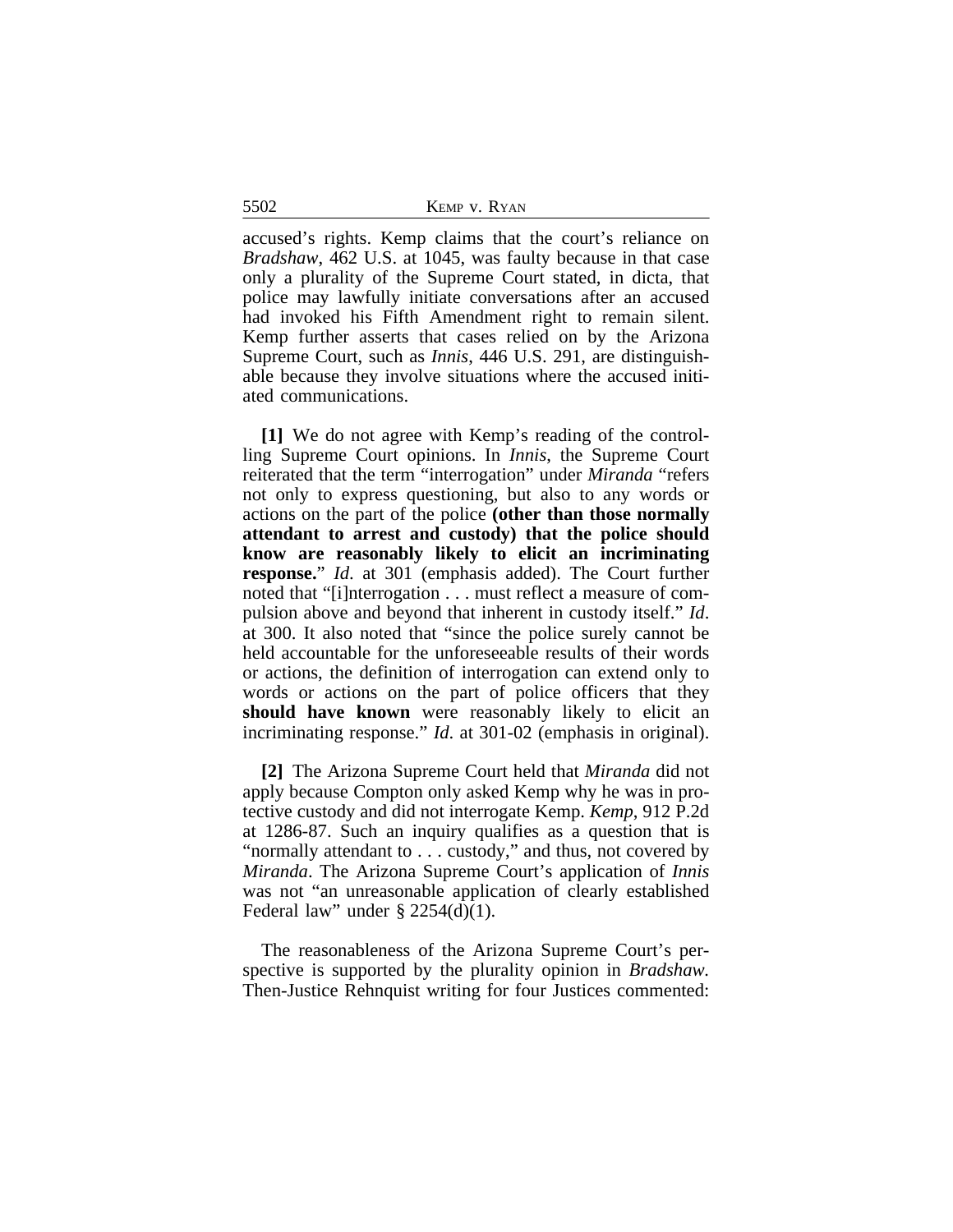| KEMP V. RYAN<br>5503 |  |
|----------------------|--|
|----------------------|--|

While we doubt that it would be desirable to build a superstructure of legal refinements around the word "initiate" in this context, there are undoubtedly situations where a bare inquiry by either a defendant or by a police officer should not be held to "initiate" any conversation or dialogue. There are some inquiries, such as a request for a drink of water or a request to use a telephone that are so routine that they cannot be fairly said to represent a desire on the part of an accused to open up a more generalized discussion relating directly or indirectly to the investigation. Such inquiries or statements, by either an accused or a police officer, relating to routine incidents of the custodial relationship, will not generally "initiate" a conversation in the sense in which that word was used in *Edwards*.

462 U.S. at 1045. Admittedly, this position was adopted by only a plurality of the Court. However, the fact that four Supreme Court Justices believe that "a bare inquiry by . . . a police officer should not be held to 'initiate' any conversation" affirms that a similar perspective by the Arizona Supreme Court is not unreasonable.**<sup>4</sup>**

**[3]** Because the Arizona Supreme Court's holding that the questions by the correctional officers did not constitute "interrogations" under *Innis* was not an unreasonable application of that precedent, Kemp's claim under *Massiah v. United States*, 377 U.S. 201 (1964), must also fail, since nothing in the record or Supreme Court case law indicates that the specific type of custody-related inquiry at issue here was "designed deliberately to elicit incriminating remarks," *Kuhlmann v.*

**<sup>4</sup>** *See Murdoch v. Castro*, 609 F.3d 983, 991-93 (9th Cir. 2010) (en banc) ("[W]hen there is a principled reason for the state court to distinguish between the case before it and Supreme Court precedent, the state court's decision will not be an unreasonable application of clearly established Supreme Court law.").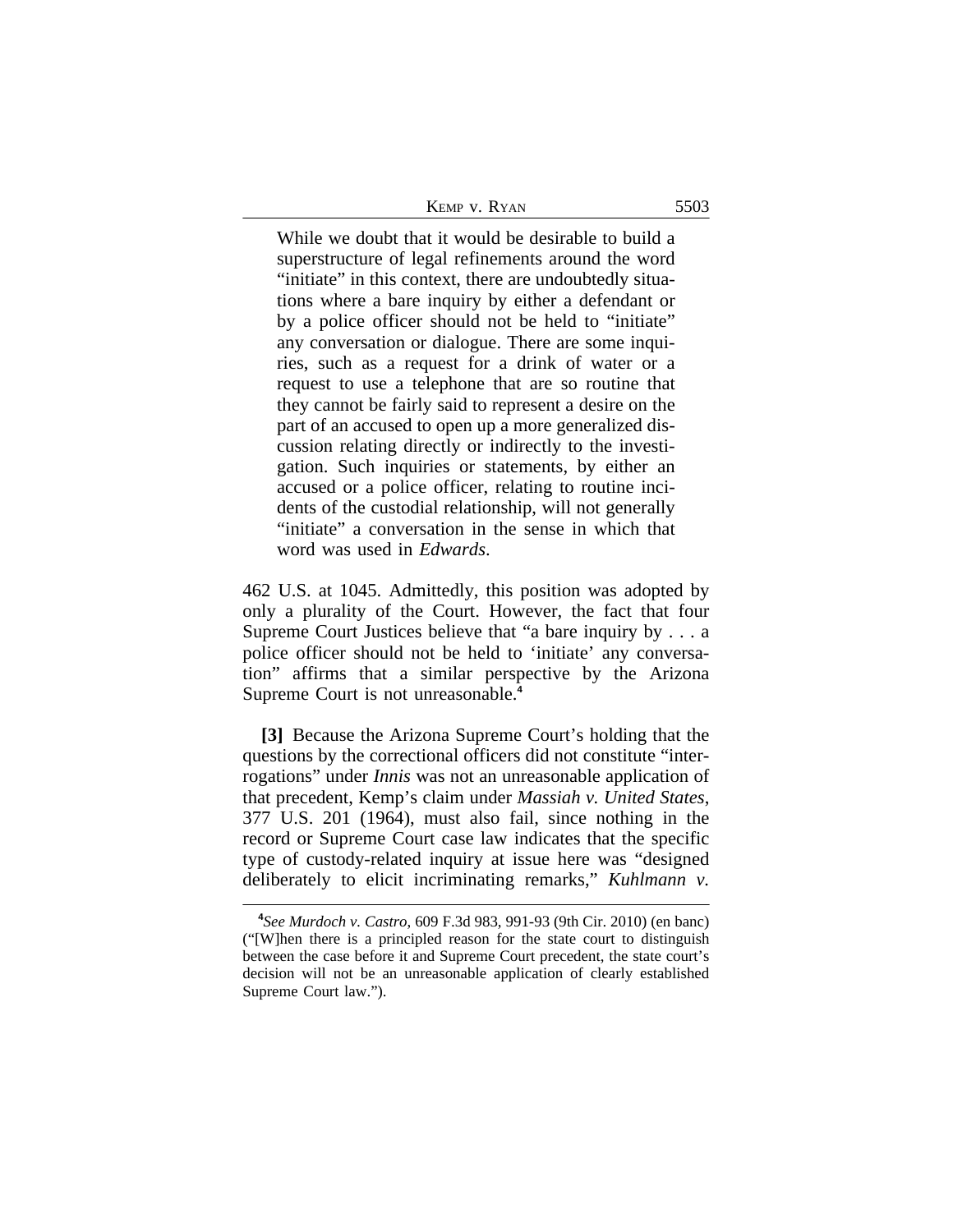*Wilson*, 477 U.S. 436, 459 (1986). Accordingly, the Arizona Supreme Court's reasonable application of "clearly established Federal law" with regard to Kemp's Fifth Amendment claim, is also a reasonable application of the law with regards to his Sixth Amendment claim.**<sup>5</sup>**

## 2. *The Arizona Supreme Court's factual determinations are not unreasonable.*

#### a. *Kemp's contentions*.

Kemp does not directly challenge the state courts' determination that the officers did not attempt to elicit incriminating responses and did not interrogate him. Instead, Kemp contends that the district court should have granted his request for further discovery.<sup>6</sup> Kemp sought discovery in order to prove that contrary to the factual determination of the state courts, the correctional officers "engaged him in conversations in order to acquire incriminating information about his case." Kemp claims that the information sought would show that officers were trained to intentionally eavesdrop on and memorialize conversations with inmates, and to provide inmate statements to the Pima County Attorney.

5504

**<sup>5</sup>**Our conclusion is also supported by the Supreme Court's opinion in *Montejo v. Louisiana*, 129 S. Ct. 2079 (2009). In *Montejo*, the Supreme Court overruled the rule announced in *Michigan v. Jackson*, 475 U.S. 625 (1986), "forbidding police to initiate interrogation of a criminal defendant once he has requested counsel at an arraignment of similar proceeding." *Id*. at 2082. Instead, the Court held that the prophylaxis afforded by *Miranda* and *Edwards* were sufficient. *Id*. at 2090. The Court commented that because the right to be free from compelled self-incrimination and the right to counsel are "waived using the same procedure, . . . doctrines ensuring voluntariness of the Fifth Amendment waiver simultaneously ensure the voluntariness of the Sixth Amendment waiver." *Id*.

**<sup>6</sup>**Kemp sought to depose Officers Compton and Jackson, and requested subpoenas for records of the Pima County Jail, Pima County Sheriff's Office, and the Pima County Attorney's Criminal Division for the period 1990 through 1993.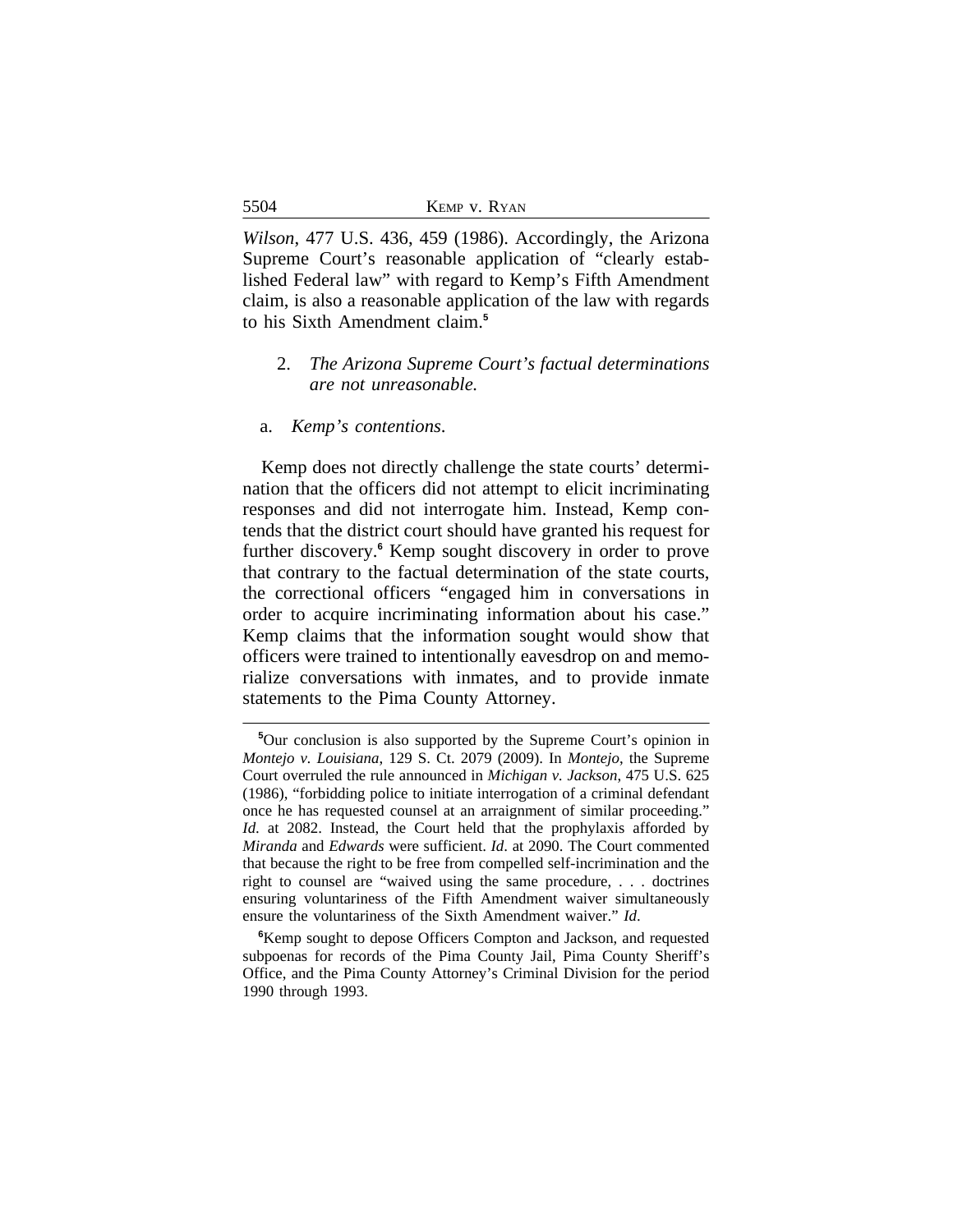| KEMP V. RYAN | 5505 |
|--------------|------|
|--------------|------|

In support of his discovery request, Kemp asserted that in a Pima County capital murder trial held prior to his trial, a correctional officer testified that: (1) he overheard a conversation between the defendant and another jail inmate; (2) there was paper and a writing instrument available to him to memorialize the conversation; and (3) the highly incriminating statements were passed on to the Pima County Attorney's office for use in the prosecution.**<sup>7</sup>** *See State v. Eastlack*, 883 P.2d 999, 1008 (Ariz. 1994). He further claims that in another Pima County capital case, *State v. Moody*, 94 P.3d 1119, 1142 (Ariz. 2004), a Pima County correctional officer was ordered to keep an eye on an inmate and subsequently testified as to the inmate's incriminating statements. Kemp argues that "evidence that correctional officers are trained to question inmates about their cases and memorialize the inmates' responses to such questioning would seriously undermine the state courts' determinations that Compton and Jackson's contact with Kemp did not constitute interrogation about his case."

Kemp further notes that the prosecutor in his case, Peasley, was subsequently disbarred for suborning perjury from a police detective in another capital prosecution in Pima County. *See In re Peasley*, 90 P.3d 764, 778 (Ariz. 2004). Kemp argues that given Peasley's track record, the district court should have allowed him to explore the relationship between Peasley and the two correctional officers.

Kemp argues that he demonstrated good cause for discovery as required by Rule 6(a) of the Rules Governing Habeas Proceedings in the District Courts. He claims he has made the requisite showings of credible allegations of a constitutional violation and that the discovery would enable him to investigate and prove his claim. He asserts that the Supreme Court's opinion in *Missouri v*. *Seibert*, 542 U.S. 600 (2004), acknowl-

**<sup>7</sup>**Kemp notes that the prosecutor in that case was later disciplined for unethical behavior in a homicide prosecution, *see In re Zawada*, 92 P.3d 862 (Ariz. 2004).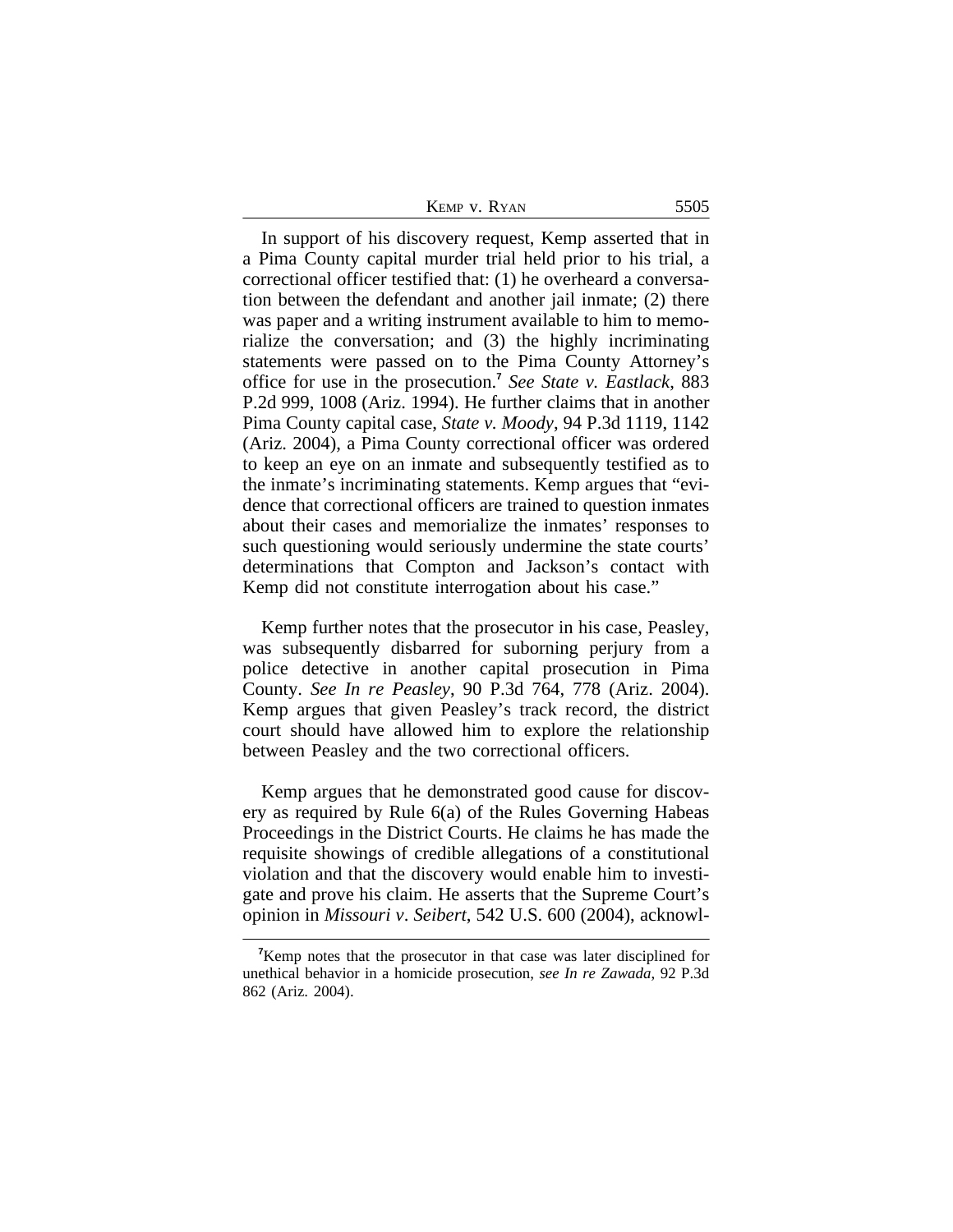|--|

edges the relevance of law enforcement training with respect to interrogations. Here, Kemp claims that discovery is necessary because of the possible subtle means of interrogation employed in the Pima County Jail. Moreover, an evidentiary hearing is allegedly necessary because the district court had insufficient evidence to appreciate why the evidence produced at the state suppression hearing was inadequate.

5506

Kemp admits that he did not develop the factual basis for discovery in the state courts, but argues that this was not the result of a lack of diligence. He asserts that his trial counsel "was not reasonably on notice, based on the suppression hearing testimony, that evidence might have existed in the form of the officers' training or the existence of printed or video training materials that would have undermined the testimony given by Officers Compton and Jackson." Kemp contends that the correctional officer's testimony in *Eastlack*, which was given less than two years before his trial, "could not have been reasonably known to Kemp's trial counsel because that testimony was not mentioned in the Arizona Supreme Court's decision in that case." Kemp claims that it was "mere fortuity" that his present counsel learned of the officer's testimony in *Eastlack*, and argues that where "a capital habeas petitioner learns by sheer happenstance of the existence of facts that might have supported a claim in state court, he cannot be determined to have lacked diligence in developing the supporting facts for his claim."

Based on the foregoing, Kemp asserts that he "met the burden of establishing 'good cause' for the discovery he sought, and the district court abused its discretion in failing to allow discovery."

## b. *The district court reasonably denied Kemp's discovery request and request for an evidentiary hearing.*

**[4]** We first consider whether AEDPA bars Kemp from having an evidentiary hearing on his claim that correctional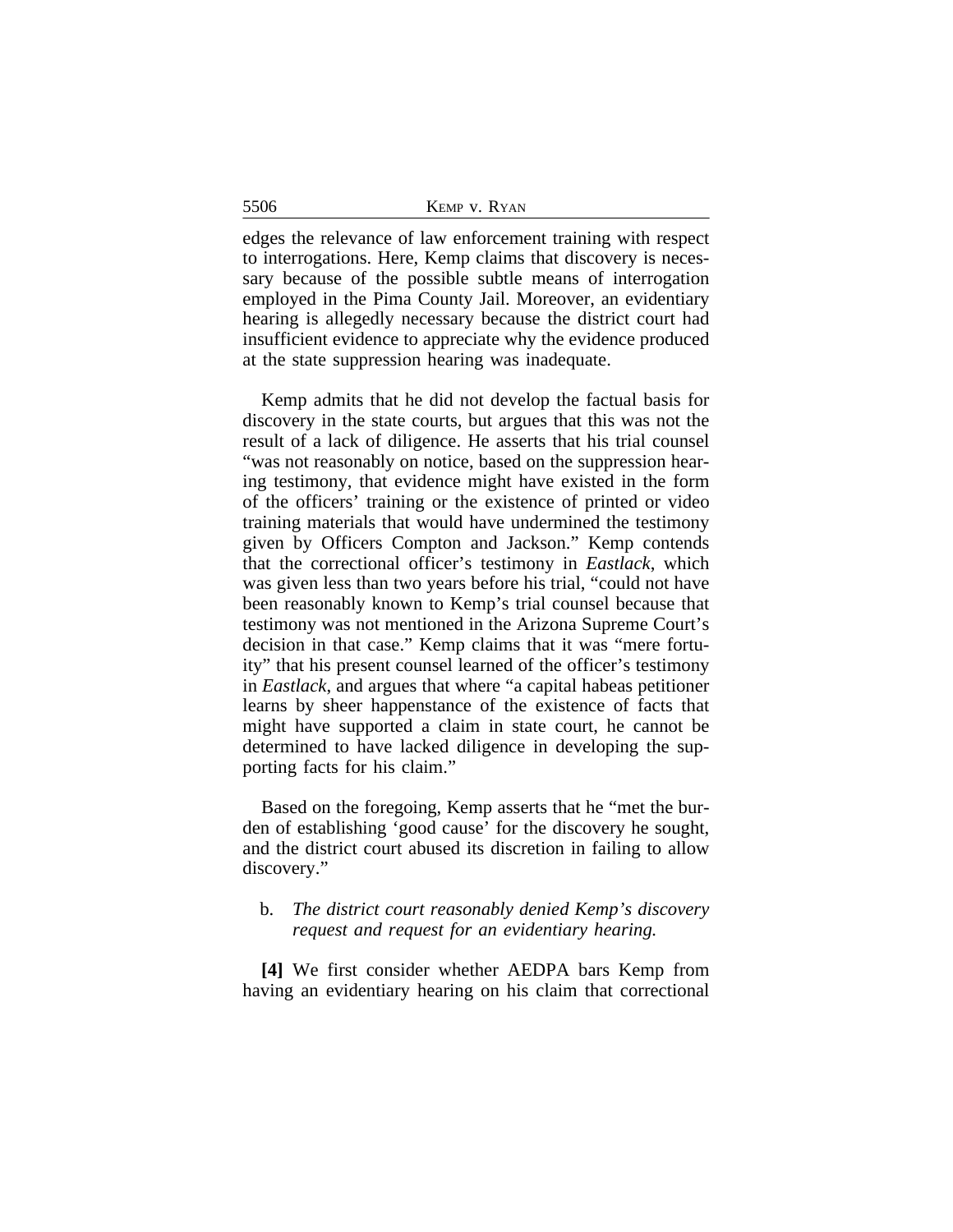| 5507<br>Kemp v. Ryan |  |
|----------------------|--|
|----------------------|--|

officers deliberately elicited incriminating statements, in violation of his Sixth Amendment rights. If AEDPA imposed such a bar in this case, the petitioner could not show good cause, and the district court would not have abused its discretion by denying Kemp's discovery request.**<sup>8</sup>**

**[5]** Section 2254(e)(1) of AEDPA bars most evidentiary hearings if the applicant "failed" to develop the factual basis for the claim in state court. In this context, "failed" "connotes some omission, fault, or negligence on the part of the person who has failed to do something." *Williams*, 529 U.S. at 431- 32. If the petitioner is not at fault (as defined for purposes of  $\S 2254(e)(1)$ , we evaluate the propriety of an evidentiary hearing under the factors prescribed by *Townsend v. Sain*, 372 U.S. 293 (1963), *overruled on other grounds*, *Keeney v. Tamayo-Reyes*, 504 U.S. 1, 5 (1992). *Earp v. Ornoski*, 431 F.3d 1158, 1166 (9th Cir. 2005).

If the court determines that the applicant did fail to develop the factual basis for a claim in state court, the district court can hold an evidentiary hearing only if the petitioner meets two demanding requirements: First, the claim must rely on a rule of constitutional law newly announced by the Supreme Court and available to habeas petitioners, 28 U.S.C.  $\S 2254(e)(2)(A)(I)$ , or must be based on facts that "could not have been previously discovered through the exercise of due diligence,"  $\S 2254(e)(2)(A)(ii)$ . Second, even if a petitioner raises a new claim or one based on a new factual predicate, a hearing is required only if "the facts underlying the claim would be sufficient to establish by clear and convincing evidence that but for constitutional error, no reasonable factfinder would have found applicant guilty of the underlying offense." § 2254(e)(2)(B).

**<sup>8</sup>**Habeas Corpus Rule 6(a) allows parties to "invoke the processes of discovery available under the Federal Rules of Civil Procedure if, and to the extent that, the judge in the exercise of his discretion and for good cause shown grants leave to do so, but not otherwise."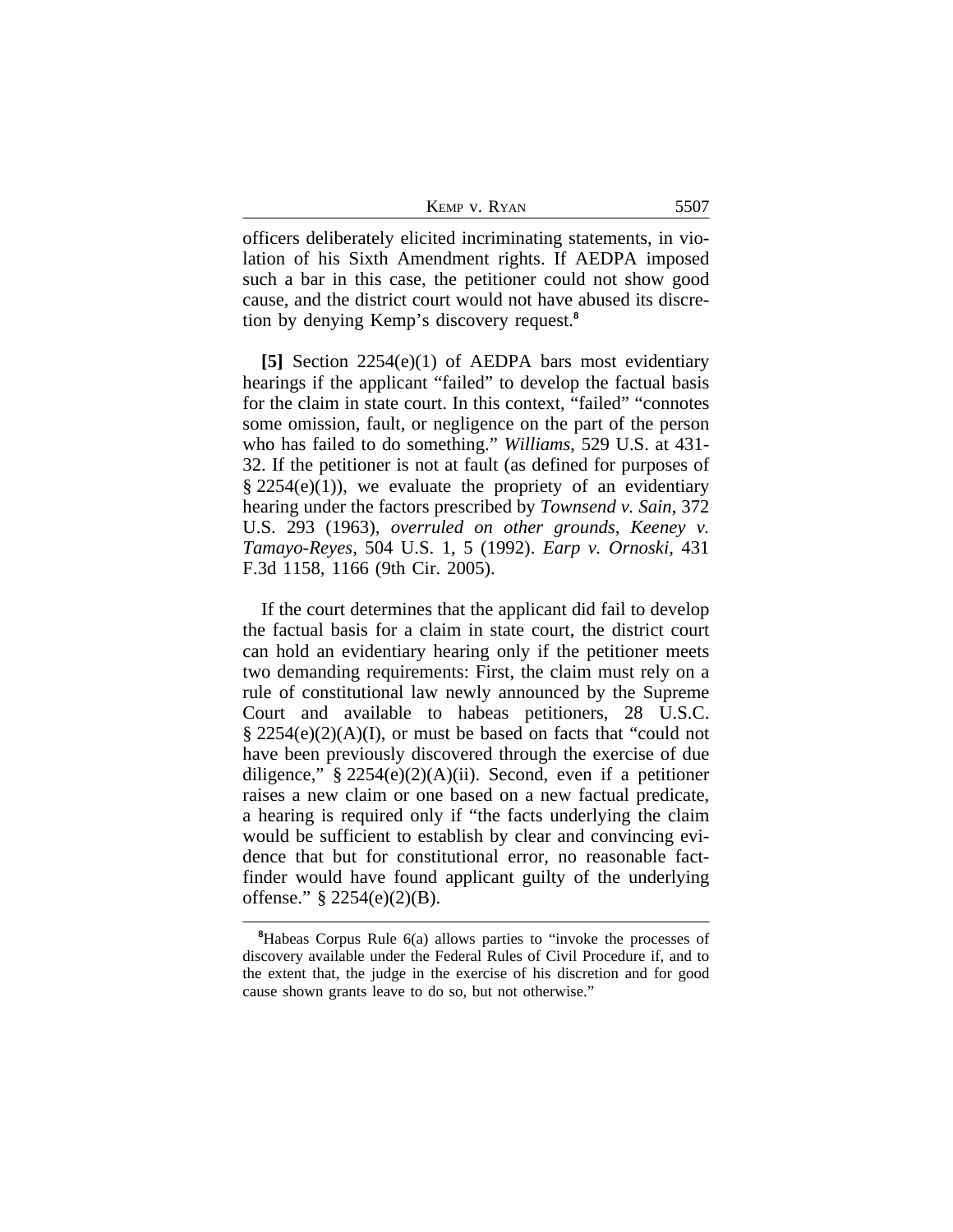5508 KEMP v. RYAN

**[6]** Our first inquiry, then, is whether Kemp "failed to develop the factual basis of [his] claim in State court proceedings." § 2254(e)(2). Kemp admits that he did not develop his claims in the state courts but claims that his course of action was reasonable, and hence not a "failure" within the meaning of § 2254(e)(2), because he did not have necessary information while his case was still in state court.**<sup>9</sup>** This argument fails, because the information that, according to Kemp, provided a new basis for his claim that the officers deliberately elicited incriminating information, does not actually provide such a basis. He has only the officer's testimony in *Eastlack*, 883 P.2d 999, allegations concerning the proceedings in *Moody*, 94 P.3d 1119, and the attorney discipline actions against prosecutors Peasley and Zawada.

**[7]** None of these support the assertion that there was a policy in the Pima County Jail to subtly interrogate the inmates. The officer in *Eastlack* only testified that (a) Eastlack was speaking to another inmate in a loud voice and refused to lower his voice, (b) he recorded the conversation because it struck him as interesting that Eastlack was talking about his case, and (c) note paper was available for whatever need there might be, not just for recording incriminating statements. *Eastlack*, 883 P.2d at 1008. Similarly, in *Moody*, the officer was sitting approximately fifteen feet from Moody, who knew he was there and made no effort to lower his voice or speak softly. 94 P.3d at 1143. The Arizona Supreme Court held that there was "no surreptitious eavesdropping, recording, or reporting of communications" and that the trial court could "reasonably have concluded that Moody waived the

<sup>&</sup>lt;sup>9</sup>Arizona, in addition to contesting Kemp's request for discovery on its merits, argues that Kemp should have developed his claim in collateral proceedings in state court, but failed to do so. Arizona also asserts that Kemp's assertion that he was entitled to discovery is not properly before the court because it was not included as an issue in the Certificate of Appealability. We determine that the denial of discovery is encompassed within the grant of a certificate on the question of the admission of Kemp's statements to the two correctional officers.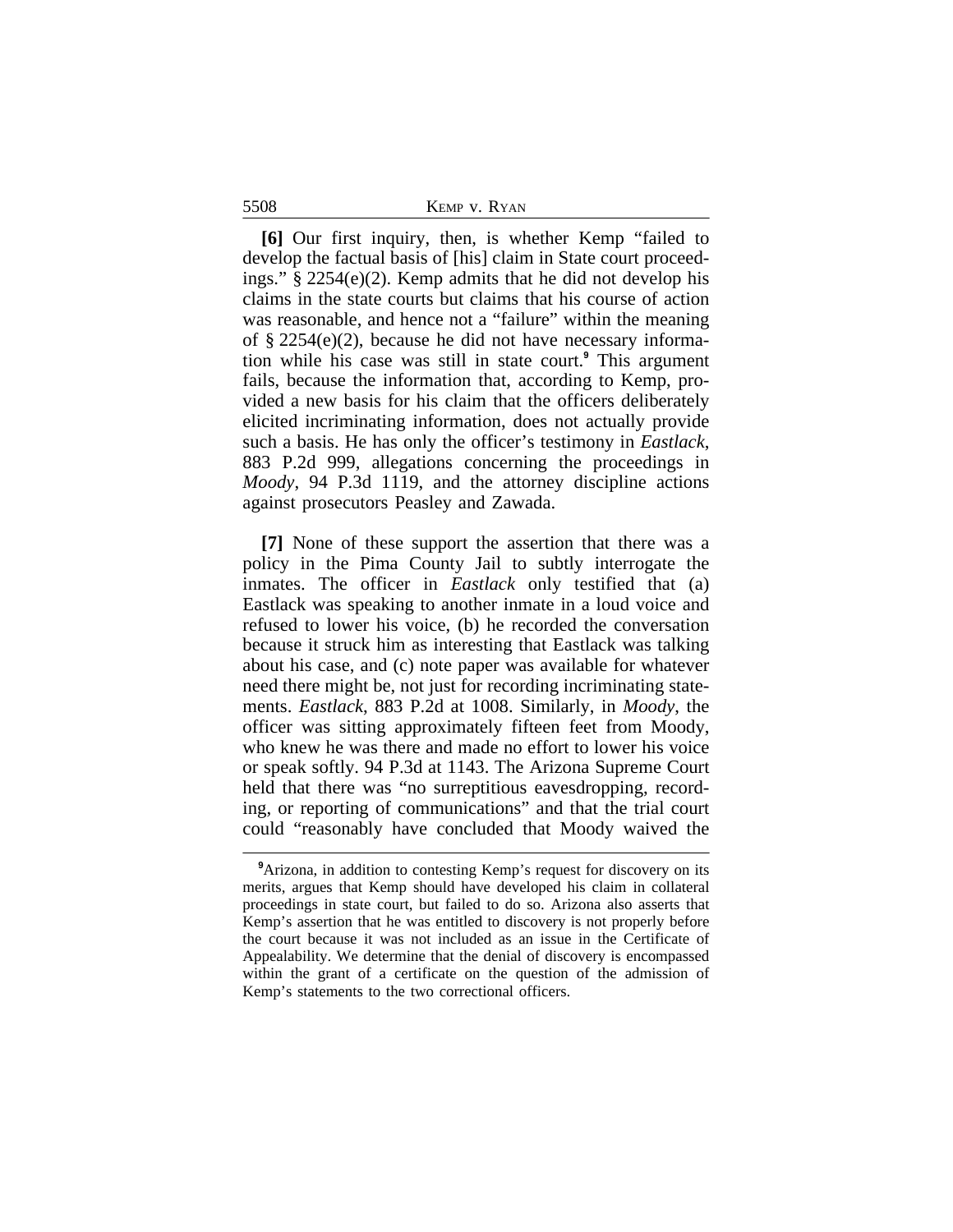| Kemp v. Ryan |  |  |
|--------------|--|--|
|--------------|--|--|

confidentiality of the communication with his attorney by making no effort to safeguard the content of his conversation." *Id*. at 1144. Thus, neither case suggests that there was any policy of deliberately eliciting incriminating information from inmates.

Furthermore, Kemp's assertion of a policy of deliberately eliciting incriminating information is not advanced by the reference to the attorney discipline actions against Zawada and Peasley. Peasley's unethical behavior concerned an officer stating under oath that he had not known that a person was a suspect, when he had. *See Peasley*, 90 P.3d at 769. Zawada was disciplined for knowingly implying unethical conduct by expert witnesses without supporting evidence. *See Zawada*, 92 P.3d at 867. In neither case is there anything that suggests the existence of a policy of interrogating inmates.**<sup>10</sup>**

**[8]** As the above discussion shows, none of the "evidence" that Kemp has acquired since his conviction even remotely supports his assertion of a policy of deliberate subtle elicitation of information by Pima County correctional officers. The only salient fact Kemp has to buttress his claim is that two correctional officers spoke with him and both eventually made a report of that conversation, yet that information was available to him before his original criminal trial. He thus possessed all relevant information that would support his claim well before the conclusion of his state proceedings. Accordingly, Kemp has "failed" to develop the bases of his claim and it is barred under  $\S 2254(e)(1)$  unless he can satisfy

**<sup>10</sup>**Moreover, the officers' trial testimony was to the contrary. Jackson testified that he did not recall who initiated his conversation with Kemp, he did not talk to his supervisor about the conversation, and did not memorialize the conversation for some time. Compton testified that he needed to know why Kemp was in protective custody and was not trying to ask Kemp about his case. Both Jackson and Compton testified under oath in the state court proceedings and there is nothing, other than Kemp's unsupported allegations, to suggest that either testified in a misleading or dishonest manner.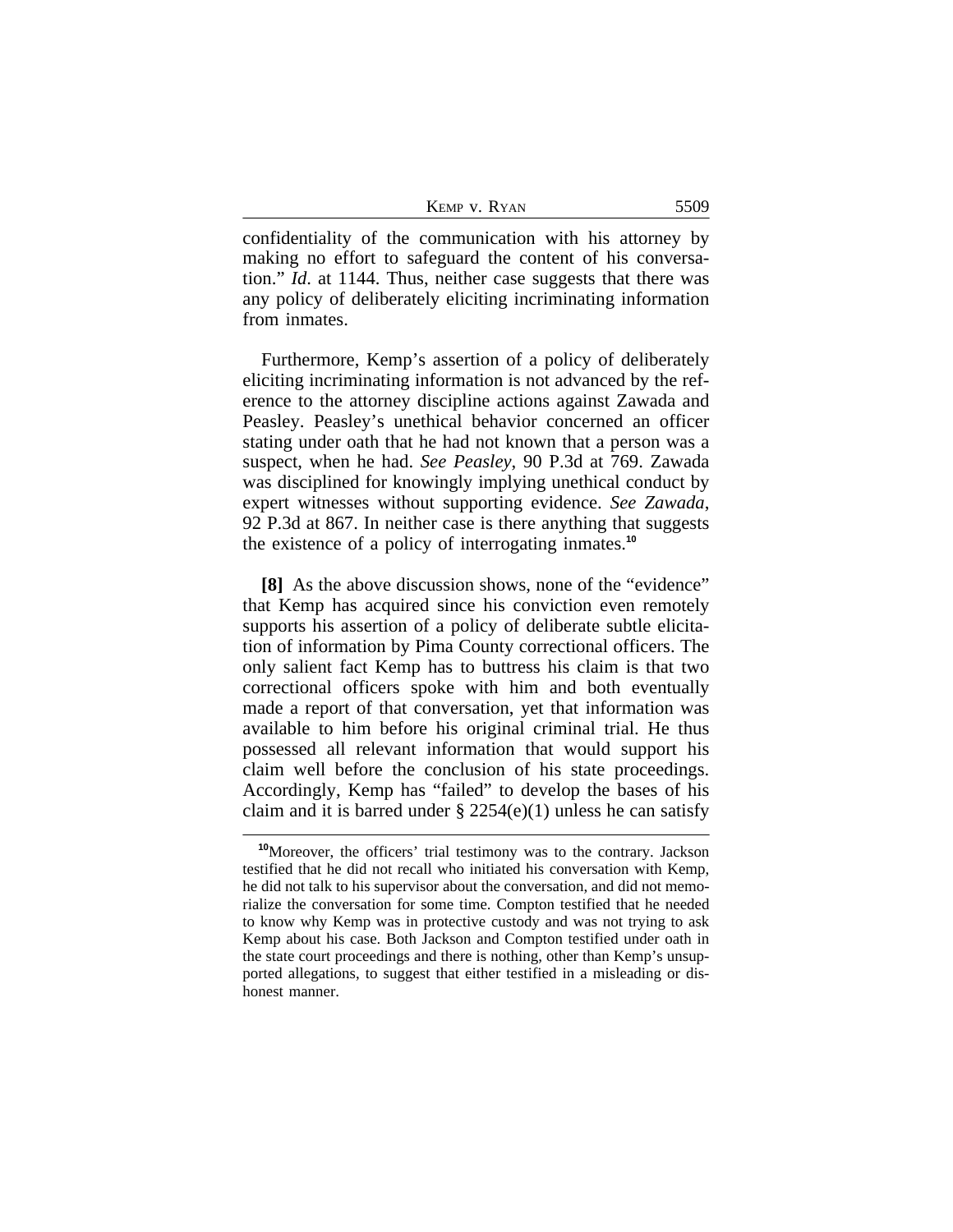the strictures of §  $2254(e)(2)(A)-(B).$ <sup>11</sup> Kemp, however, cannot meet this demanding standard. His claim does not rely on a new rule of constitutional law available to habeas petitioners. § 2254(e)(2)(A)(I). Moreover, because Kemp has not shown that his failure to develop the factual basis for his claim in state court was due to the discovery of new information not available until after trial, Kemp has also failed to show a "a factual predicate that could not have been previously discovered through the exercise of due diligence,"  $§ 2254(e)(2)(A)(ii).$ 

**[9]** Because Kemp is not entitled to an evidentiary hearing, the district court did not err in denying his request for discovery, as well as his request for a hearing. First, because the district court was not authorized to hold an evidentiary hearing on Kemp's deliberate elicitation claim, obtaining discovery on that claim would have been futile. Moreover, Kemp's claim of a jail-wide policy of eliciting incriminating statements has many of the indicia of an improper "fishing expedition," and the desire to engage in such an expedition cannot supply "good cause" sufficient to justify discovery. *See Rich v. Calderon*, 187 F.3d 1064, 1067-68 (9th Cir. 1999) (noting that in habeas proceedings discovery is only available "in the discretion of the court and for good cause shown" and is not "meant to be a fishing expedition for habeas petitioners to explore their case in search of its existence.") (internal quotation marks omitted). Accordingly, the district court's discovery denial also was not an abuse of discretion.

5510

**<sup>11</sup>**Even if Kemp had not failed to develop the bases of his claim, he still would not be entitled to an evidentiary hearing because he cannot satisfy *Townsend*'s requirement of "alleg[ing] *specific* facts which, if true, would entitle him to relief." *Earp*, 431 F.3d at 1167 & n.4 (emphasis added). Kemp's vague assertions of a policy of deliberate elicitation cannot, without greater detail or a shred of substantial supporting evidence, amount to a colorable claim. He therefore would not be entitled to an evidentiary hearing even if he overcame the "failure" bar of § 2254(e)(2).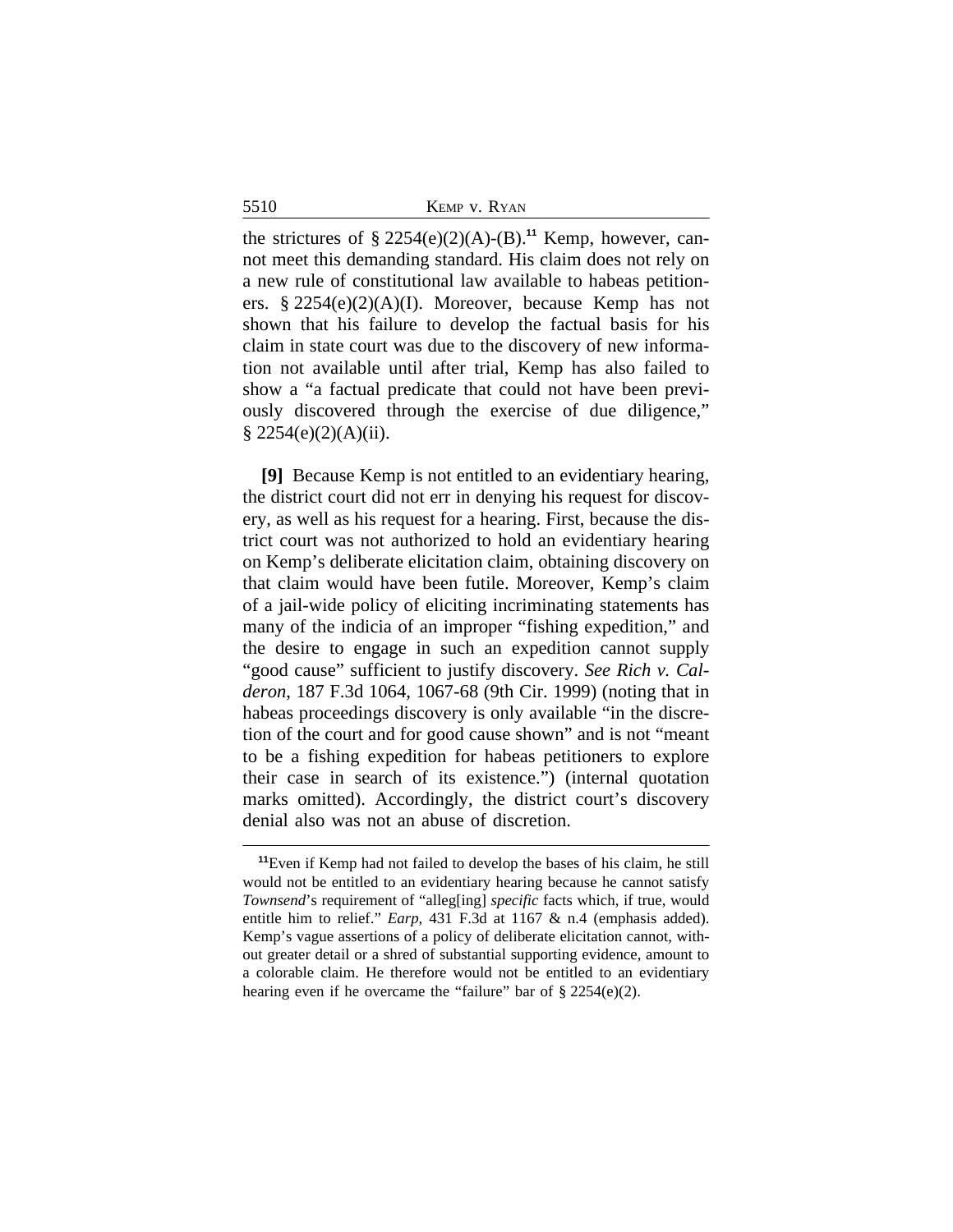| KEMP V. RYAN | 551 |
|--------------|-----|
|--------------|-----|

## **B. Because Kemp's Incriminating Statements Were Admissible, There is Sufficient Evidence to Support the Imposition of the Death Penalty Under** *Enmund* **and** *Tison.*

**[10]** Kemp's argument that there was insufficient evidence to support the imposition of the death penalty was based on his claim that his incriminating statements were not admissible. Our determination that his statements were admissible disposes of his arguments under *Enmund* and *Tison*. We need not consider whether Kemp's assertion would have been persuasive if the statements were inadmissible, but we do conclude that with those statements there is no constitutional barrier to affirming his sentence.

In *Enmund*, the Supreme Court held that the death penalty could not be imposed on a defendant who "aids and abets a felony in the course of which a murder is committed by others but who does not himself kill, attempt to kill, or intend that a killing take place or that lethal force will be employed." 458 U.S. at 797. In *Tison*, the Supreme Court stated that "the reckless disregard for human life implicit in knowingly engaging in criminal activities known to carry a grave risk of death represents a highly culpable mental state, a mental state that may be taken into account in making a capital sentencing judgment when that conduct causes its natural, though also not inevitable, lethal result." 481 U.S. at 157-58.

**[11]** Here, the evidence, including Kemp's incriminating statements, is more than sufficient to support the state courts' determination that Kemp possessed the requisite culpable mental state to allow the imposition of a capital sentence.

## **C. Kemp Was Not Denied Due Process By the Trial Court's Failure to Allow Him to Re-***voir dire* **the Jury on Possible Homosexual Bias**.

Kemp asserts that the Due Process Clause of the Fourteenth Amendment guarantees a defendant not only an impartial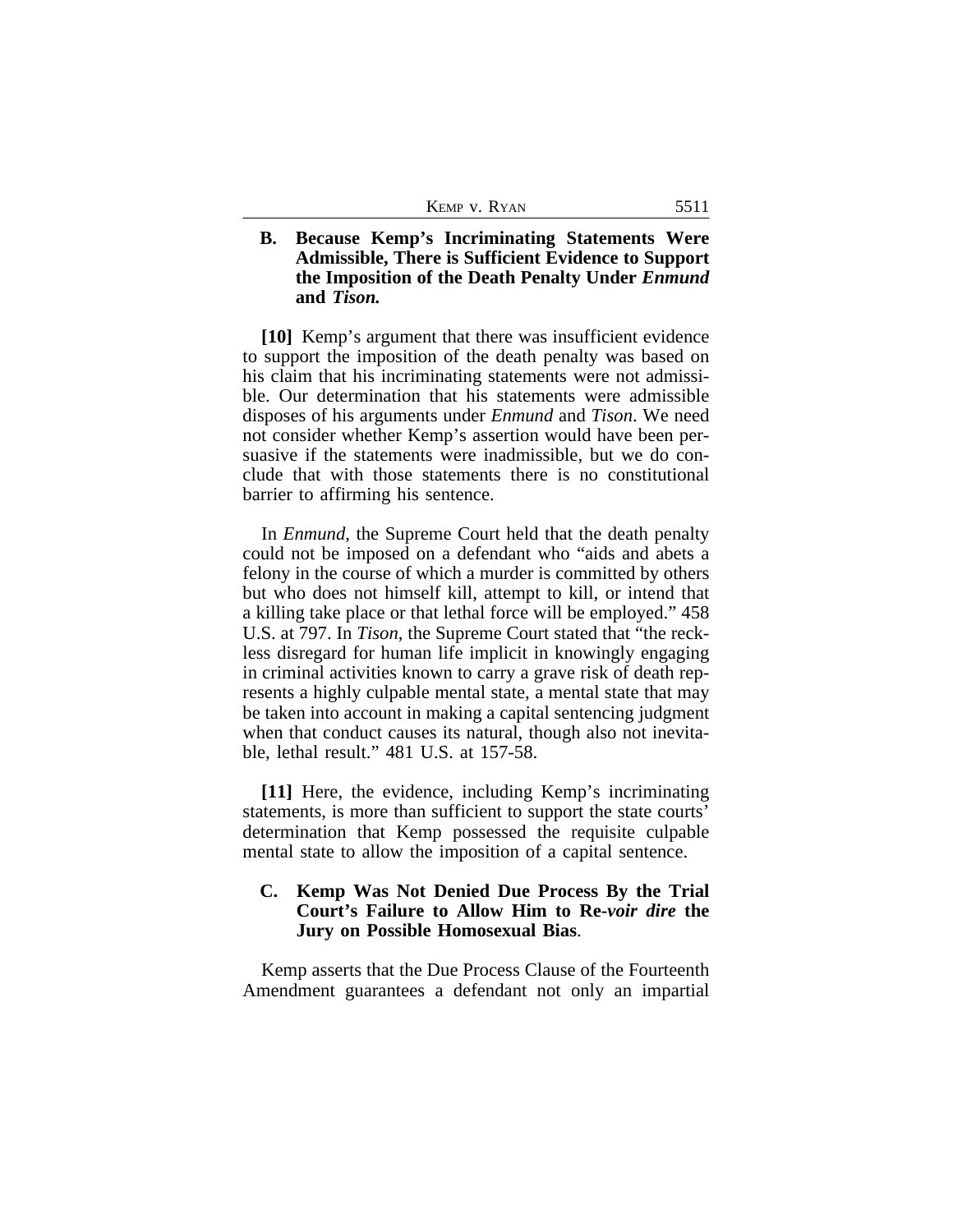|  |  | KEMP V. RYAN |
|--|--|--------------|
|--|--|--------------|

jury, but also an adequate *voir dire* in order to identify unqualified jurors. *See Morgan v. Illinois*, 504 U.S. 719, 729 (1991) ("part of the guarantee of a defendant's right to an impartial jury is an adequate *voir dire* to identify unqualified jurors"). Kemp recognizes that to be constitutionally compelled, it is not enough that *voir dire* questions might have been helpful, rather the failure to ask the questions "must render the defendant's trial fundamentally unfair." *Mu'Min*, 500 U.S. at 425-26.

Kemp asserts that homosexual bias is similar to racial bias. He notes that in *Ham v. South Carolina*, 409 U.S. 524, 525- 27 (1973), the Supreme Court held that *voir dire* on racial bias was constitutionally compelled where an African American civil rights advocate's defense to criminal drug charges was that he was framed due to his prominence in the community.

Kemp claims his trial was fundamentally unfair because the trial court refused to allow him to re-*voir dire* the jury after the court denied his motions *in limine* that would have barred introduction of the subsequent homosexual assault of the husband. Kemp argues that the prosecutor was dilatory in giving the required notice that he intended to introduce evidence of Kemp's homosexual assault of the husband, and was rewarded for his gamesmanship when the trial court allowed the evidence to be admitted. Kemp further argues that his homosexuality was bound up with the conduct of the trial. The prosecutor argued to the jury that Kemp's homosexuality and alleged desire to engage in homosexual activities served as a motive for the kidnaping and murder of Juarez. The prosecutor introduced the husband's testimony to prove a homosexual assault, and in his closing argument, told the jury that Kemp's homosexual drive was behind the kidnap and murder of Juarez as well as his attack on the husband.

Kemp contends that it would have been "fundamentally unfair to have required Kemp's counsel needlessly to interject his client's homosexual orientation into the *voir dire*, with the

5512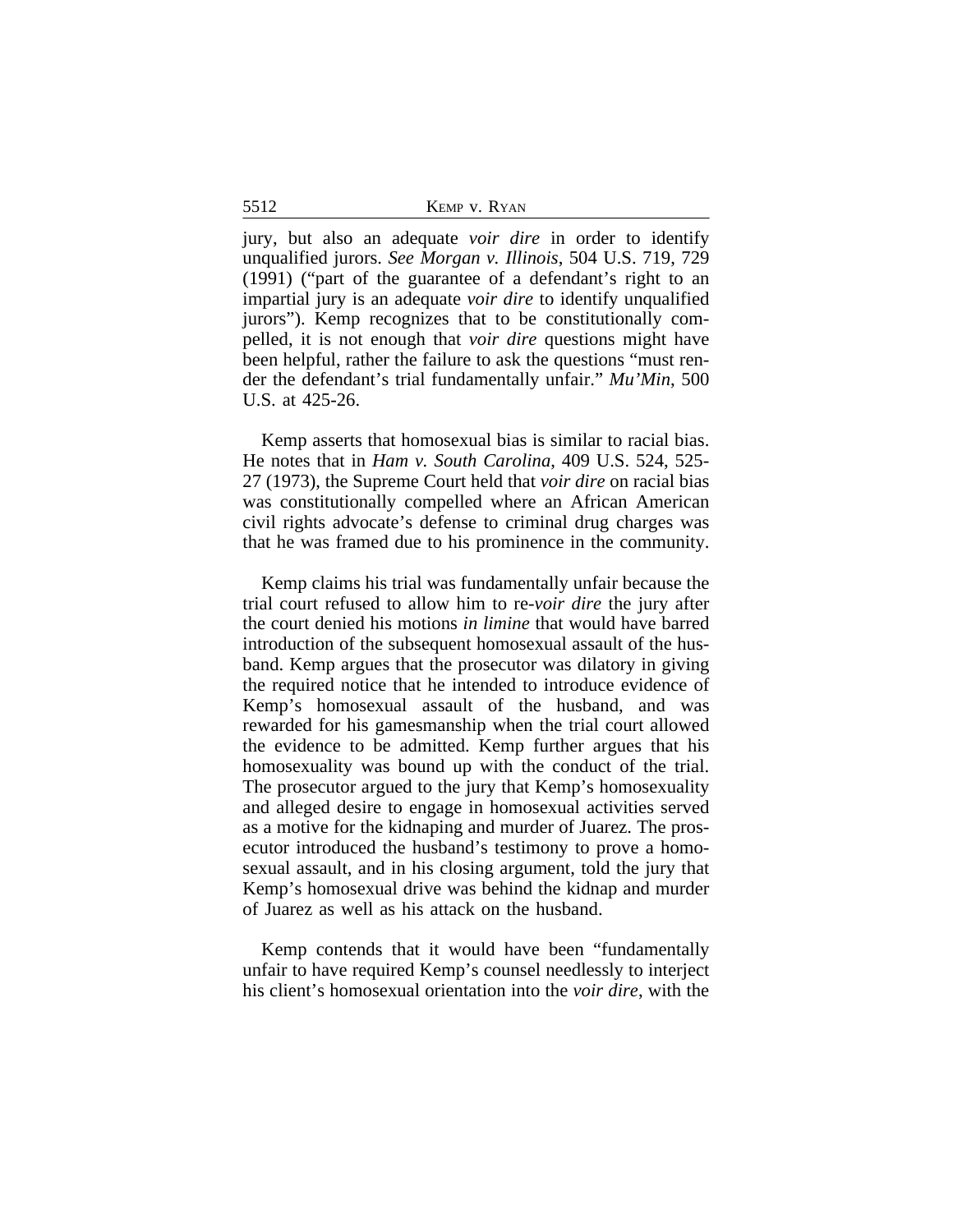| Kemp v. Ryan |  |  |
|--------------|--|--|
|--------------|--|--|

potential for prejudice it held, were the trial court ultimately to have ruled the homosexual assault on [the husband] inadmissible."

Kemp has the burden of showing that the Arizona Supreme Court's decision upholding the trial court's decision not to re*voir dire* the jury was contrary to or an unreasonable application of clearly established Supreme Court precedent. He cannot make this showing. Even in the cases cited by Kemp, the Supreme Court emphasizes that *voir dire* "is conducted under the supervision of the court, and a great deal must, of necessity, be left to its sound discretion." *Morgan*, 504 U.S. at 729. *See also Mu'Min*, 500 U.S. at 427 ("our own cases have stressed the wide discretion granted to the trial court in conducting voir dire in the area of pretrial publicity and in other areas of inquiry that might tend to show juror bias"). When a state court is asked to apply a general standard, such as the *Strickland* standard for ineffective assistance or the "fundamental unfairness" standard at issue here, state courts get even greater "leeway" than is standard under our alreadydeferential AEDPA framework. *Knowles v. Mirzayance.* 129 S. Ct. 1411, 1420 (2009); *accord Cullen v. Pinholster*, 131 S. Ct. 1388, 1403 (2011); and *Harrington v. Richter*, 131 S. Ct. 770, 786 (2011).

**[12]** Kemp has not made either the legal or factual showing necessary to satisfy § 2254(d). Kemp's attempt to equate bias against homosexuals with racial prejudice is not persuasive. In *Ham*, the Supreme Court held that an inquiry as to racial prejudice was constitutionally compelled in that case, but that "[g]iven the traditionally broad discretion accorded to the trial judge in conducting voir dire," Ham's constitutional rights were not violated when the judge refused to question the jury about prejudice against beards. 409 U.S. at 528. In *Mu'Min*, the Supreme Court commented

We enjoy more latitude in setting standards for voir dire in federal courts under our supervisory power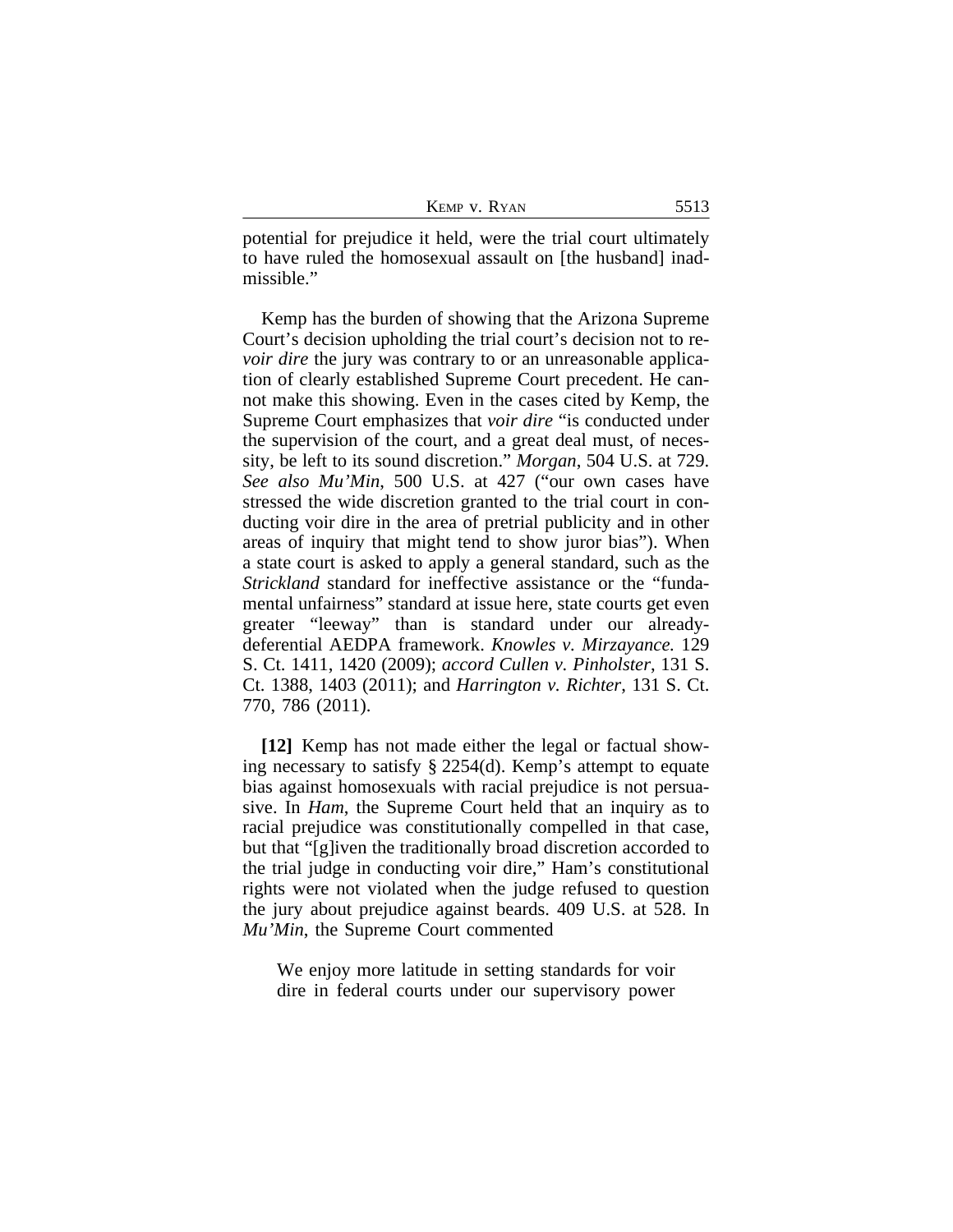than we have in interpreting the provisions of the Fourteenth Amendment with respect to voir dire in state courts. But two parallel themes emerge from both sets of cases: First, the possibility of racial prejudice against a black defendant charged with a violent crime against a white person is sufficiently real that the Fourteenth Amendment requires that inquiry be made into racial prejudice; second, the trial court retains great latitude in deciding what questions should be asked on voir dire.

500 U.S. at 424. In *Ristaino v. Ross*, 424 U.S. 589 (1976), the Supreme Court held that it was not always necessary to *voir dire* a jury on racial prejudice, even when the victim was white and the defendants were black. *Id*. at 597.

**[13]** Kemp has not offered any case law holding that homophobia should be elevated to the same level as racial prejudice. In light of the Supreme Court's affirmance of the discretion granted the trial court and its suggestion that *voir dire* on racial prejudice is not always constitutionally compelled, even when the victim and the defendant are of different races, Kemp has failed to show that the Arizona Supreme Court contravened or unreasonably applied "clearly established Federal law" in rejecting his challenge to the trial court's failure to re-*voir dire* the jury on possible homosexual bias.

**[14]** The record also does not support Kemp's claim that he was denied due process. First, a review of the record shows that trial counsel never asked to re-*voir dire* the jury. After the selection of the jury, during argument on outstanding motions, counsel stated "if we are going to allow this — this onslaught of homosexual activity I want to re-*voir dire* the jury." However, when the trial court ruled that it would exclude some evidence of homosexual activity, but would allow in other evidence, Kemp's counsel did not ask to re-*voir dire* the jury.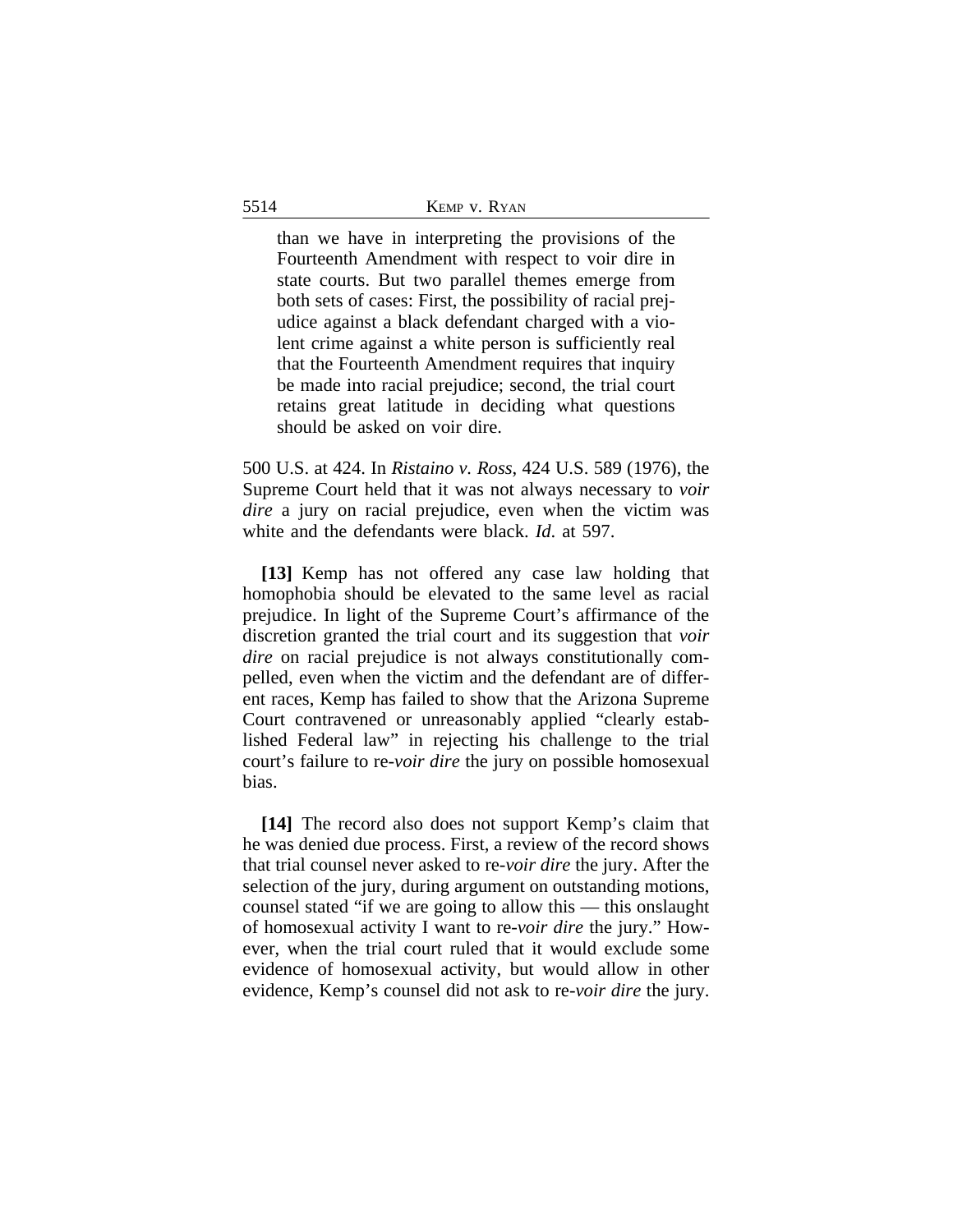| KEMP V. RYAN | 5515 |
|--------------|------|
|--------------|------|

**[15]** Second, the record supports the determinations by the Arizona Supreme Court and the district court that Kemp's counsel was aware that Kemp's homosexuality potentially would be placed before the jury. *See Kemp*, 912 P.2d at 1288. Juarez was found in the desert shot in the head twice and wearing only his socks. Logan's statements to the police and the media raised Kemp's homosexual proclivity as an explanation for Juarez's attire. Moreover, the prosecutor indicated well before trial that he was inclined to call the husband and that he would seek to introduce other evidence of Kemp's homosexuality. Even assuming that the trial judge should have ruled on Kemp's *in limine* motion before picking a jury, Kemp's counsel cannot reasonably claim that he was not aware that evidence concerning Kemp's homosexuality would be admitted at trial.

**[16]** Third, despite Kemp's claim that his alleged homosexuality was central to the case, the critical evidence of the murder did not concern homosexuality. The critical evidence consisted of the videotape of Kemp using Juarez's ATM card, his admission to Detective Salgado, and his incriminating evidence to the correctional officers. None of this evidence had anything to do with his homosexuality.**<sup>12</sup>**

**[17]** Fourth, as noted by the district court, the jury did not participate in the sentencing proceeding. The fact that the sentence was determined by the judge, rather than the jury, reduces the impact of any latent bias by any member of the jury. Accordingly, the Arizona Supreme Court's decision was not predicated on an unreasonable determination of the facts. *See* § 2254(d)(2).

**<sup>12</sup>**Kemp's argument that his alleged homosexuality was central to the case undercuts his argument that he was prejudiced by the trial court's failure to re-*voir dire* the jury. If homosexuality was bound up in the case, then Kemp presumably knew this from the time of the indictment and the failure to include any question regarding homosexuality in the initially requested *voir dire* questions would appear to have been a strategic choice.